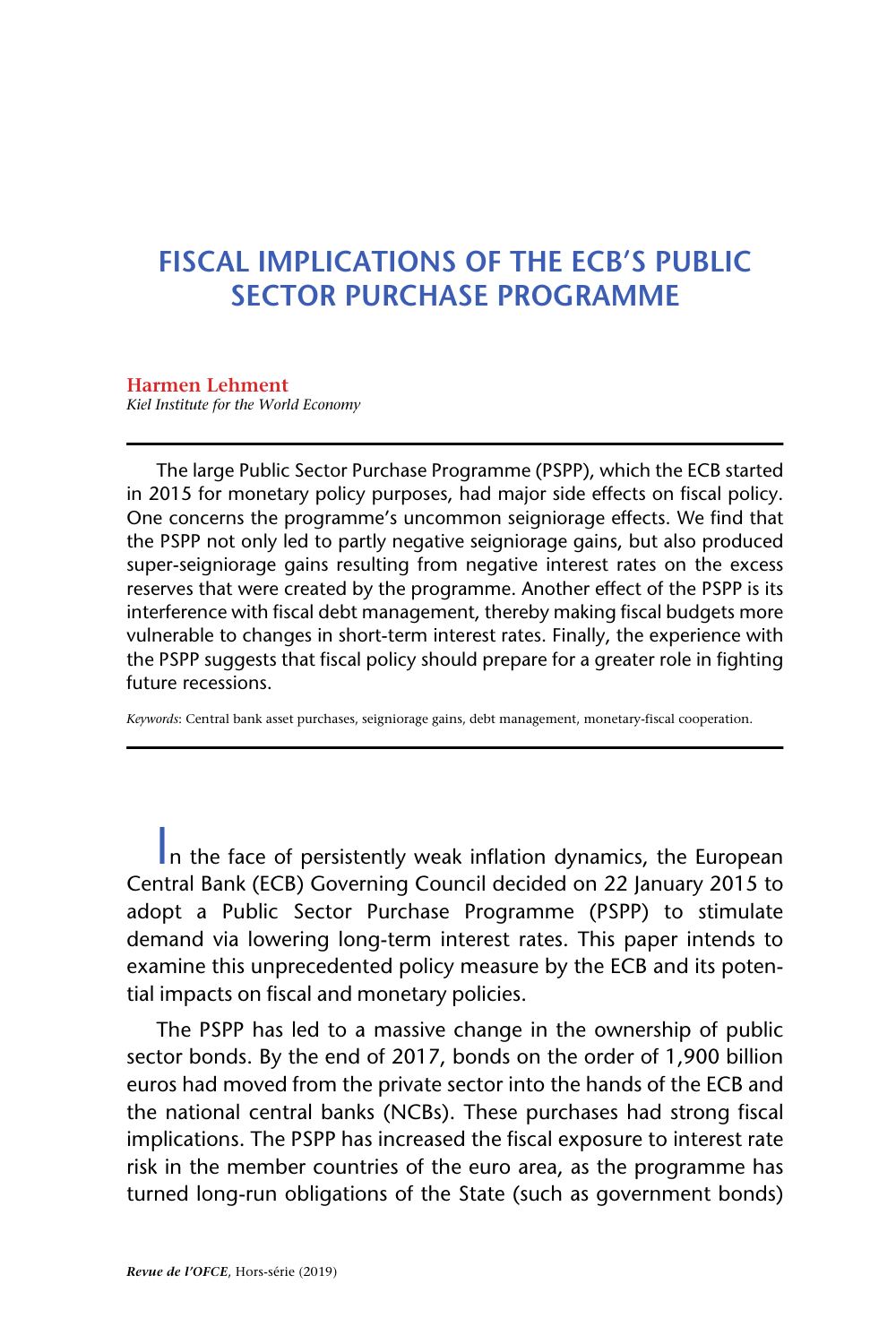into short-term obligations (central bank liabilities paying variable deposit rates).

The PSPP led to super-seigniorage gains for the euro area national central banks (NCBs): additional interest income from the acquired public sector securities and also interest income stemming from negative interest rates on excess reserves. Interest income on the PSPP portfolio was particularly large for NCBs in countries with high interest rates such as Italy and Spain, whereas it was negative for the Bundesbank, which had to purchase public sector securities with negative interest rates.

In April 2018, borrowing via a country's NCB had no advantages over short-term borrowing via government securities, as the interest rates on short-term government securities were below the banks' deposit rate. For States with relatively high country risks, the ability to borrow at the deposit rate may, however, turn into an advantage, if the country risk were to increase. Borrowing at the deposit rate provides a backstop against increasing country risk.

It appears that three years of huge asset purchases by the Eurosystem had no sustained effect on the term premium and level of long-term interest rates, which raised substantial doubts about the effectiveness of the PSPP.

The rest of the paper is organised as follows. In part 1 we give an overview of the PSPP and the relative size of the purchases of public sector bonds by national central banks in the euro area. In part 2 we analyse the seigniorage gains that have resulted from the PSPP so far. In part 3 we discuss the effects of a normalization of monetary policy on seigniorage gains. In part 4 we analyse the fiscal risks that result from the accumulation of high excess liquidity due to the PSPP. In part 5 we address the question whether the PSPP has reached its limits. In part 6 we discuss whether the experience with the PSPP suggests a closer cooperation of monetary and fiscal policy in the future. In part 7 we highlight the main results and policy implications.

#### **1. The PSPP—an overview**

In the face of weaker-than-expected inflation dynamics and signs of reduction in inflation expectations even at relatively long maturities, the ECB Governing Council decided on 22 January 2015 to adopt a Public Sector Purchase Programme (PSPP) to increase the size of the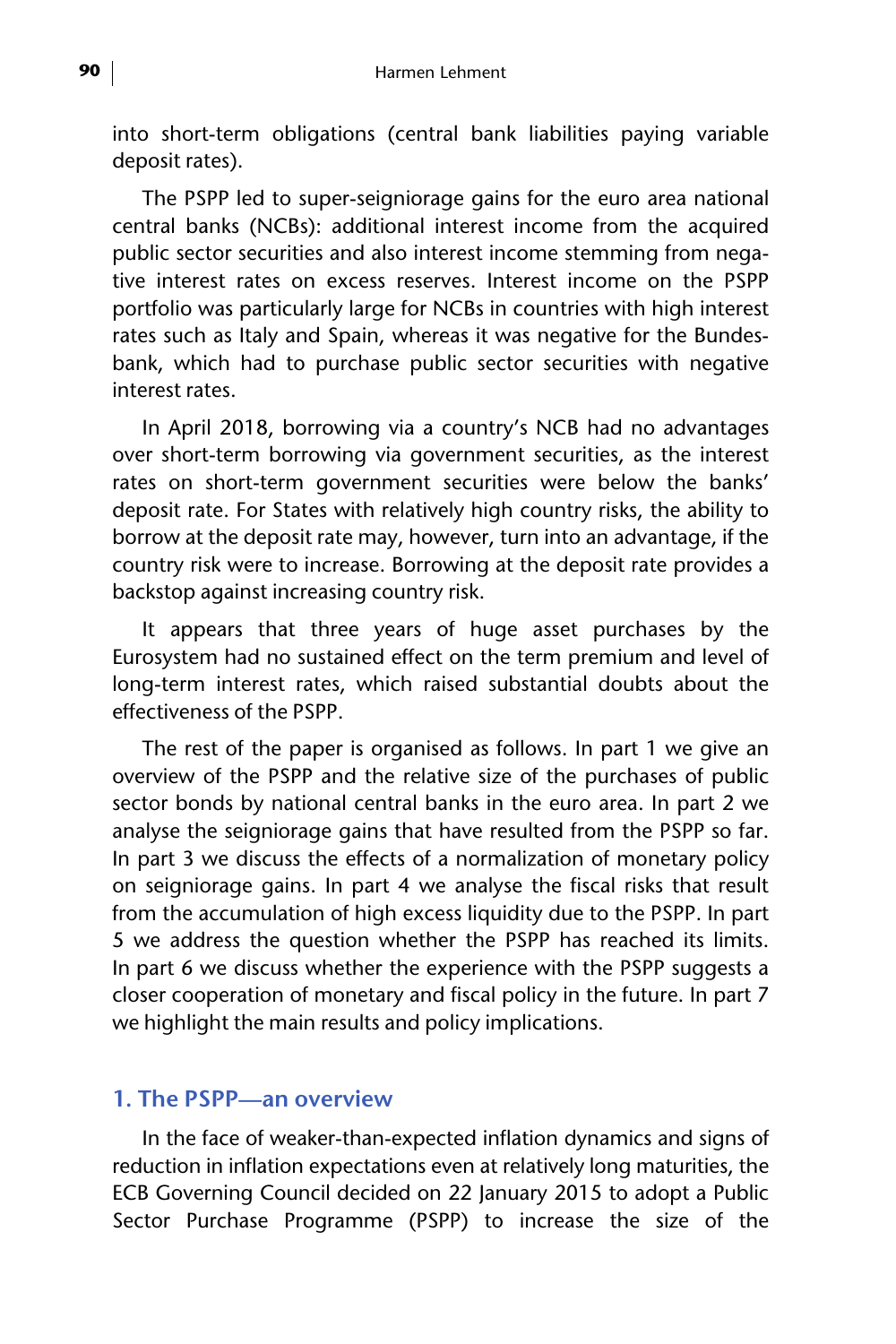Eurosystem's balance sheet and change its composition (Andrade *et al.*, 2016). The PSPP is part of a larger Expanded Asset Purchase Programme (APP), which also includes the Asset-backed Securities Purchase Programme (ABSPP), the Covered Bonds Purchase Programme 3 (CBPP3), and the Corporate Sector Purchase Programme (CSPP). Monthly purchases under the APP, which started in March 2015, amounted to 60 billion euros from March 2015 to March 2016, 80 billion euros from April 2016 to March 2017, 60 billion euros from April 2017 to December 2017, and 30 billion euros from January 2018 to September 2018. With about 80 percent of the purchases, the PSPP is by far the largest purchase programme of the APP.

The spectrum of securities covered by the PSPP includes securities with a residual maturity ranging from 1 to 30 years.<sup>1</sup> In terms of overall breakdown, the intended allocation of the total purchases under the PSSP is 90% to government bonds and recognized agencies, and 10% to securities issued by international organisations and multilateral development banks.<sup>2</sup> Purchases are to be split across eligible euro area jurisdictions according to the ECB's capital key, and conducted with the aim of maintaining market neutrality. To preserve normal secondary market functioning, purchases were initially subject to a security-specific issueshare limit of 25% and an issuer-specific limit of 33% in terms of nominal value. In September 2015, the Governing Council decided to increase the security-specific limit also to 33%, subject to a case-by-case verification that doing this would not create a situation whereby the Eurosystem would have a blocking minority for the purposes of collective action clauses, in which case the issue share limit would remain at 25%. The security-specific limit for international organisations and multilateral development banks was raised to 50% in April 2016.

In line with the Eurosystem's regular monetary policy operations, the PSPP is coordinated centrally by the ECB, but implemented in a decentralised fashion. To this end, the ECB buys directly 10% of the total amount, and the remaining 90% are purchased by national central banks. $3$  Each national central bank restricts its activity to domestic bonds issued by both the central governments and recognised agencies of their jurisdictions. Since the recalibration of the programme in December 2015, NCBs also purchase euro-denomi-

<sup>1.</sup> Initially the range was 2-30 years.

<sup>2.</sup> Until April 2016 the ratios were 88% and 12% respectively.

<sup>3.</sup> Until April 2016 the ratios were 8% and 92% respectively.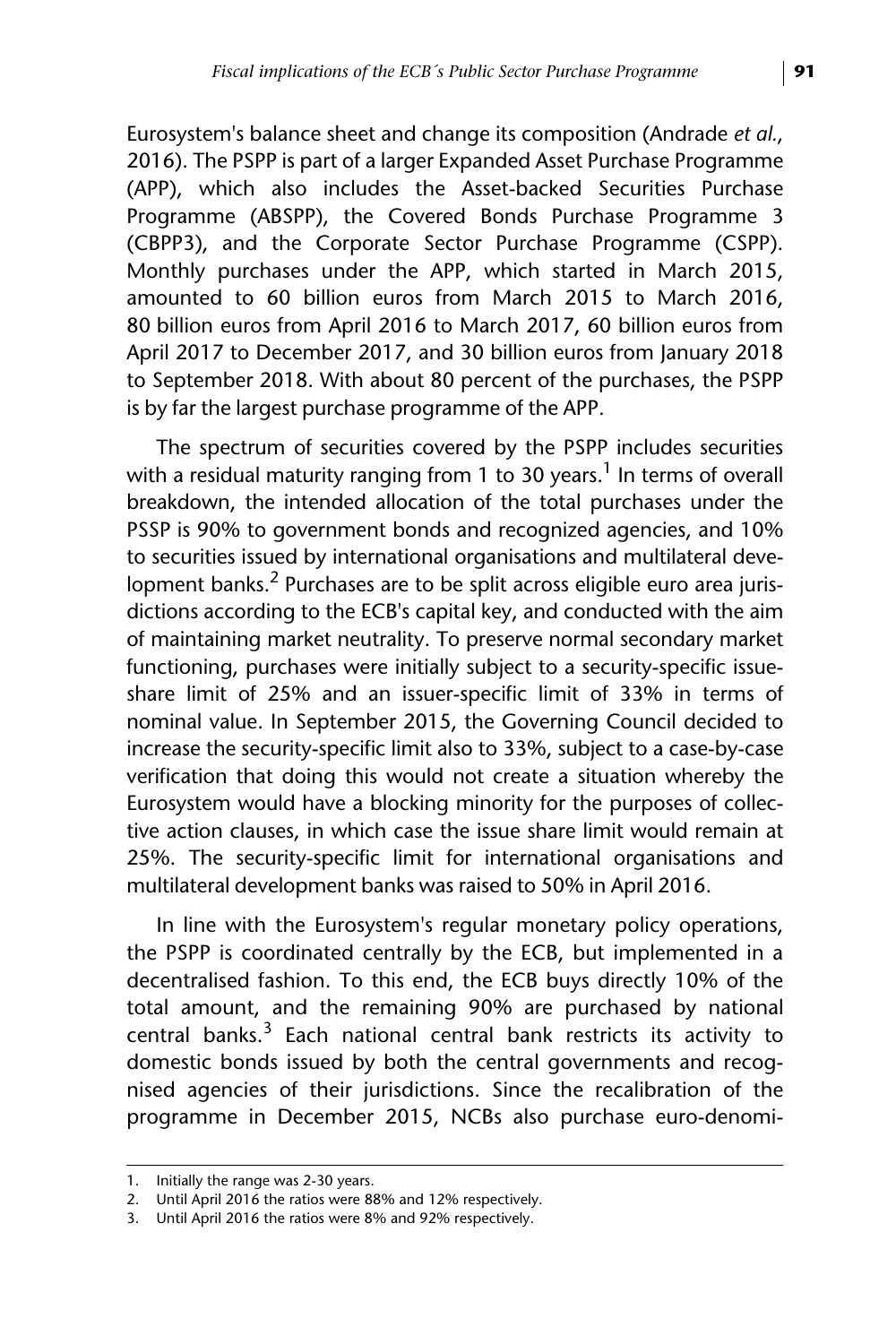nated marketable debt instruments issued by regional and local governments located within their jurisdiction. Purchases are allocated across issuers from the various euro area countries on the basis of the ECB's capital key. In case the envisaged amounts to be purchased in a jurisdiction cannot be attained, NCBs will conduct substitute purchases in bonds issued by international organisations and multilateral development banks located in the euro area. These purchases will be subsumed under the 10% allocation to international organisations and multilateral development banks, which will be purchased by some NCBs and be subject to profit and loss sharing. Purchases of domestic bonds by NCBs are not subject to profit and loss sharing.

By the end of 2017, the cumulated asset purchases under the PSPP amounted to 1,900 billion euros, of which about 1,700 billion euros were purchases of national public debt securities and about 200 billion euros purchases of supranationals' debt securities.

Table 1 lists the cumulative purchases of national public debt securities under the PSPP for the ten largest European Monetary Union (EMU) member countries in absolute terms as well as in relation to the respective country's GDP and its public debt. As can be seen from column 2, the size of purchases relative to GDP has varied among the listed countries. There are two main reasons for this. First, the size of the purchases is intended to follow the capital key of the Eurosystem, which depends not only on a country's GDP but also on the size of its population. Countries with a low per-capita income benefit from this arrangement, as their share in the Eurosystem's profits and also their ability to purchase public sector bonds under the PSPP is higher than it would be with a capital key that depended only on GDP (Heinemann, 2017). This explains why Italy and Spain in particular were able to purchase a larger amount relative to GDP than countries with higher per-capita income such as Germany and the Netherlands. The second reason for the difference results from constraints concerning the permissible scope of purchases under the PSPP, in particular the share limits that have been set. In particular, this factor explains the relatively low purchases of Irish asset under the PSPP relative to GDP. With official holdings of Irish bonds already bloated by previous interventions between 2010 and 2014 in the context of the banking crisis, this meant that the ECB was obliged to taper the amount it was spending on Irish bonds much earlier than was required for other sovereign bond markets (*Irish Times*, 2017).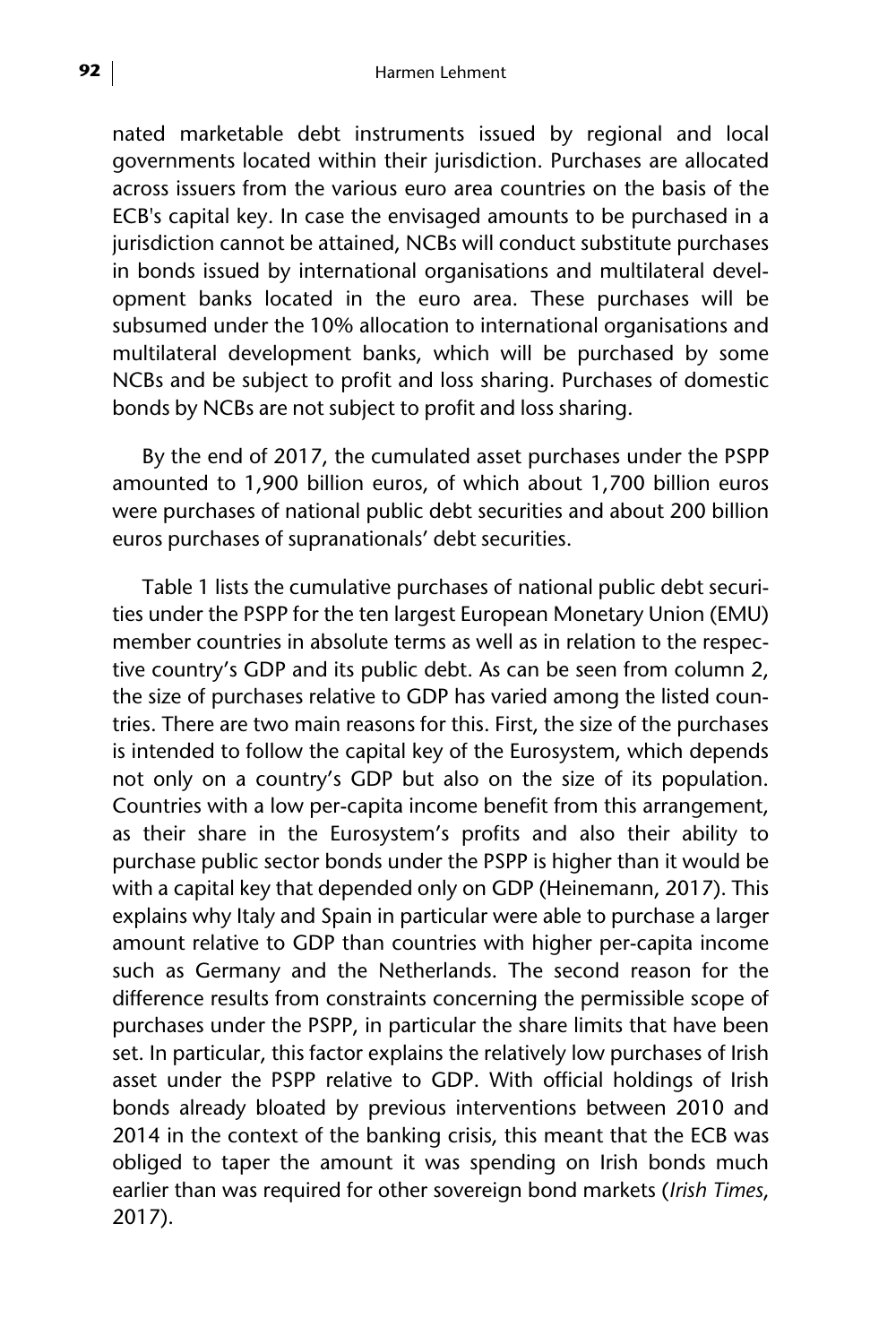|                    | <b>Amount in</b><br><b>billion</b> euros | <b>Relative to GDP</b><br>(%) | <b>Relative to public</b><br>debt(%) |
|--------------------|------------------------------------------|-------------------------------|--------------------------------------|
| Germany            | 459.3                                    | 14.1                          | 21.9                                 |
| <b>France</b>      | 375.7                                    | 16.4                          | 16.9                                 |
| Italy              | 326.7                                    | 19.0                          | 14.3                                 |
| Spain              | 230.3                                    | 19.8                          | 20.3                                 |
| <b>Netherlands</b> | 102.8                                    | 14.1                          | 24.9                                 |
| <b>Belgium</b>     | 65.5                                     | 15.0                          | 14.1                                 |
| Austria            | 52.0                                     | 14.1                          | 17.7                                 |
| Portugal           | 31.1                                     | 16.1                          | 12.5                                 |
| <b>Finland</b>     | 29.2                                     | 13.0                          | 21.7                                 |
| Ireland            | 25.3                                     | 9.2                           | 12.0                                 |

**Table 1. Cumulative NCB purchases of securities under the PSPP for the ten largest euro area countries (Dec. 31, 2017)**

Public debt figures refer to the 3rd quarter 2017.

*Source*: ECB; Statistical Data Warehouse.

The relation of public sector purchases to public debt is shown in column 3. For countries with a debt/GDP ratio above 1 (Italy, Portugal and Belgium), the figure is below that of column 2. For the other countries with a debt/GDP ratio below 1, it is accordingly above the figure in column 2. As can be seen, the ratio of cumulated purchases to public debt is highest for the Netherlands (where it reached almost 25 percent), Germany and Finland. For countries with a high debt/GDP, the ratio of cumulated purchases to public debt is in the range of 12- 15 percent.

#### **2. Seigniorage gains from the PSPP**

The purchase of public bonds by national central banks leads to an additional interest income. When this income is transferred to the government via the distribution of central bank profits, the public budget benefits from a resulting seigniorage gain.

Table 2 shows the interest income on public sector securities that have been acquired under the PSPP for the national central banks of four countries (Germany, Ireland, Italy and Spain), which publish the respective figures in their annual reports.4

<sup>4.</sup> Most of the national central banks in the Eurozone only provide information on aggregate interest income, and do not specify interest income from the PSPP as a separate item. The table does not include the seigniorage income of the ECB, which is distributed to the NCBs.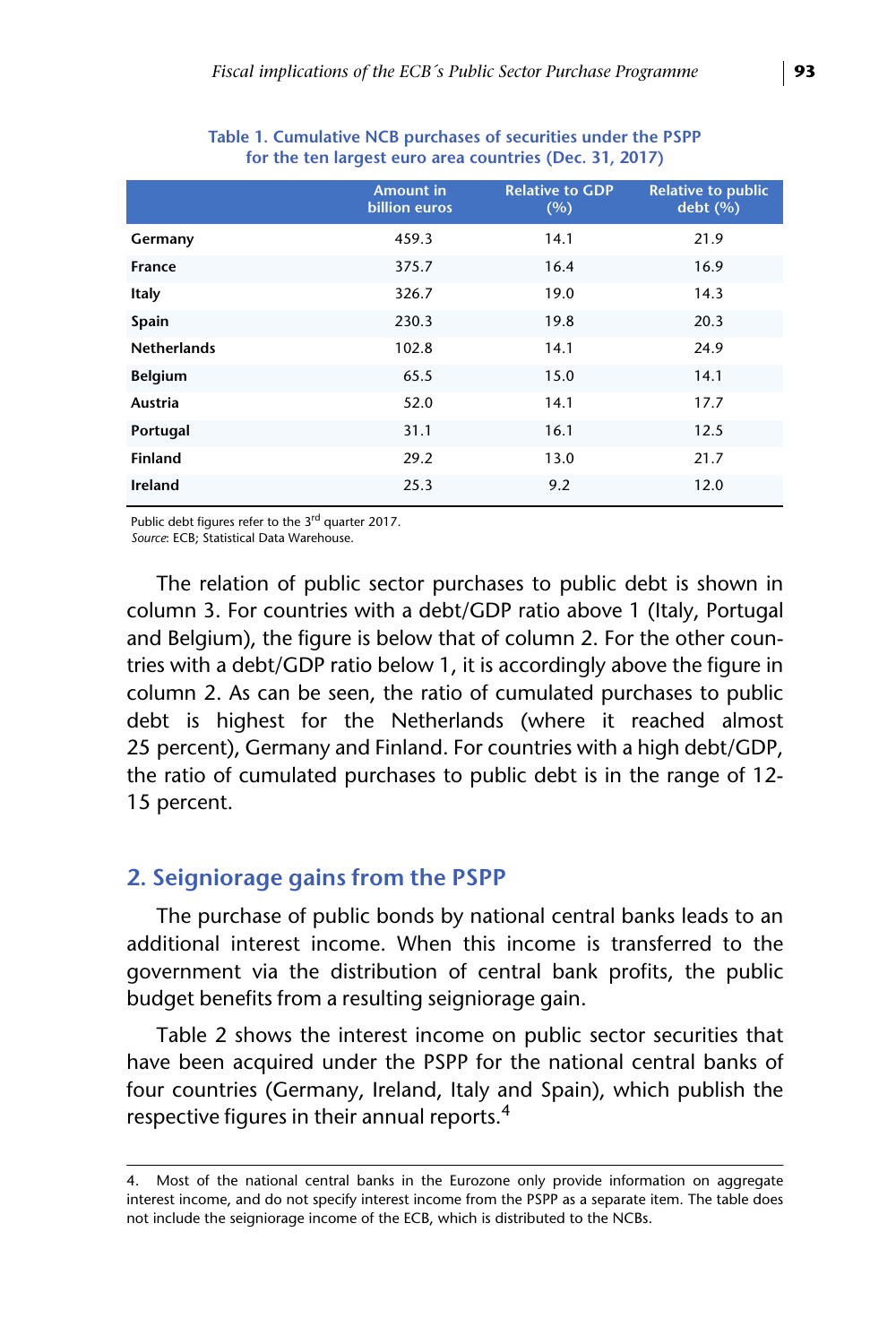|         | 2015  | 2016    | 2017    |
|---------|-------|---------|---------|
| Germany | $-11$ | $-78$   | $-258$  |
| Ireland | 20    | 84      | 128     |
| Italy   | 358   | 1427    | 2845    |
| Spain   | 371   | 1 5 1 4 | 2 4 7 0 |

#### **Table 2. NCB's interest income on PSPP portfolio**

*Sources*: Central bank annual reports and annual accounts, various issues.

The interest rates on public sector securities vary substantially among the member countries of the euro area. Accordingly, one can expect that NCBs of countries with relatively high interest rates experienced particularly high seigniorage gains. This is confirmed by Table 2. The NCBs of Spain and Italy received a positive interest income on their PSPP securities in the period 2015-2017. The interest income for the Irish NCB was positive as well. In contrast, the German Bundesbank recorded a negative income on its PSPP portfolio in each year. The reason is that the interest rates on German public securities were not only the lowest in the euro area, but were negative even for bonds with longer maturities. As the interest income from the PSPP does not fall under the profit and loss sharing agreement of the euro area, the seigniorage gains and losses from the purchase of PSPP securities remain fully with the national central banks, and subsequently increase or reduce the scope for a transfer of central bank profits to the national government.<sup>5</sup>

To get a full picture of the seigniorage effect of the PSPP, one should also consider its effect on the monetary base. The purchases of public bonds, together with other measures of the Expanded Asset Purchase Programme (APP), led to large excess liquidity (Baldo *et al.*, 2017). As excess liquidity has been subject to negative interest rates (-0.1% from June 2014; -0.2% from September 2014; -0.3% from December 2015; -0.4% from March 2016), the increase in excess liquidity led to an additional interest income for the NCBs. This means that currently there is a "super seigniorage effect": the Eurosystem receives not only revenues from the assets it has purchased (the normal seigniorage) but also an additional interest income on its liabilities.<sup>6</sup>

**Mn euros**

<sup>5.</sup> It should be noted that a NCB's purchase of bonds with negative maturities does not necessarily imply a worsening of a country's fiscal position. To the extent that the PSPP leads to lower interest rates for public sector bonds, the resulting benefit of lower interest payments for the remaining public debt may offset the loss from the NCB's negative seigniorage gain.

<sup>6.</sup> The interest income on NCB's liabilities can be considered as a tax on banks (if negative interest rates cannot be passed on to customers) or on bank customers (if negative rates are passed onto them).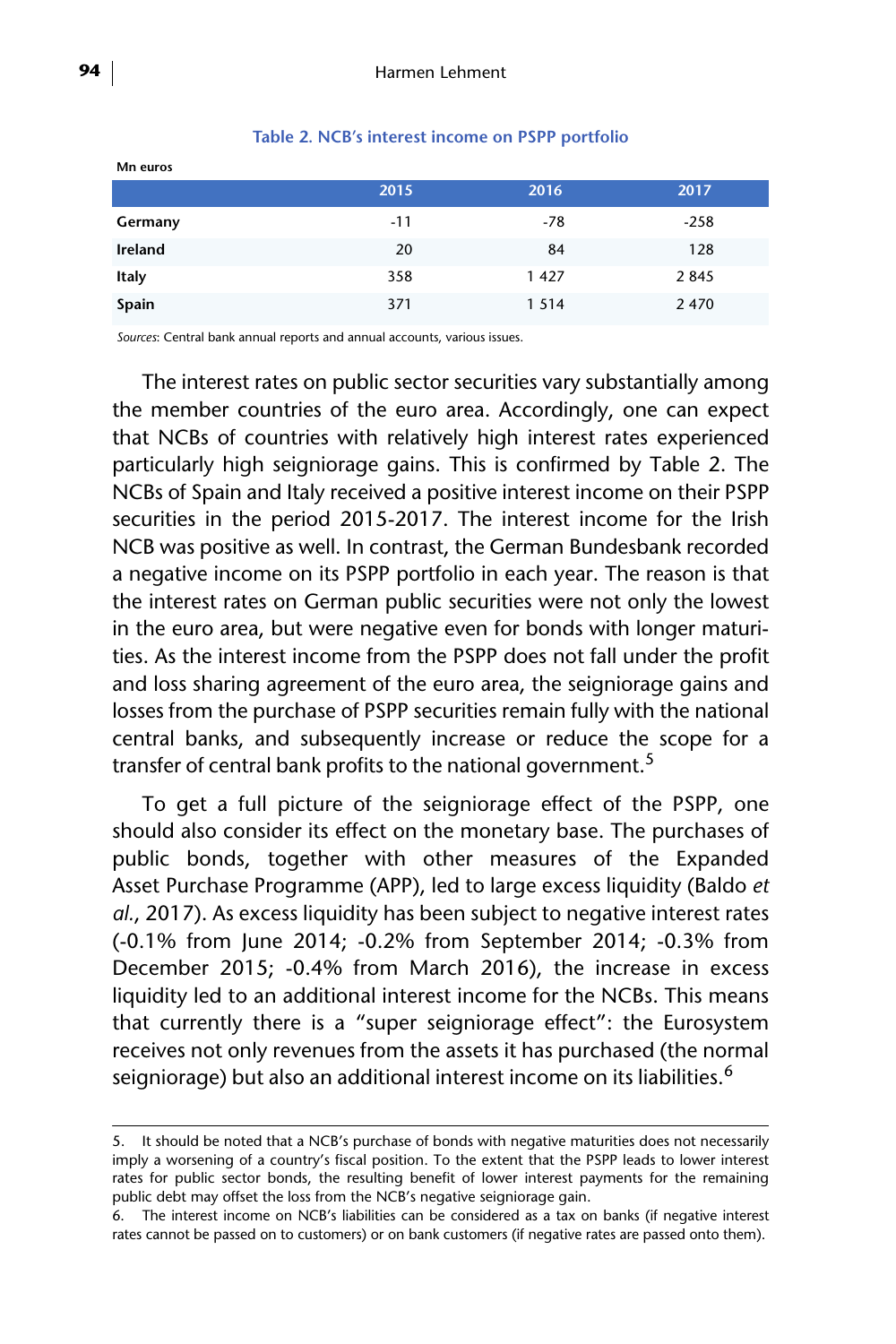As interest income on excess liquidity is subject to profit and loss sharing in the Eurosystem, the seigniorage gain of a NCB depends on the total excess liquidity of the Eurosystem. While the Eurosystem does not publish interest income on excess liquidity, the NCBs' seignorage gain can be roughly estimated using information on the total excess liquidity, the negative interest rate and the country's capital key.

The excess liquidity of the Eurosystem increased by about 1,500 billion euros in the period 2015-2017.<sup>7</sup> Taking average figures rather than end of year figures for 2017, the increase would be approximately 1,250 billion euros. With a negative interest rate of 0.4%, this means that the expansion of the excess liquidity during this period would yield an additional interest income to the Eurosystem on the order of 5 billion euros in 2017. According to the capital key this implies an additional interest income of 1.3 billion euros for the Bundesbank, 0.9 billion euros for the Banca d'Italia, 0.6 billion euros for the Banco de Espana and 0.1 billion euros for the Central Bank of Ireland.

To what extent can the increase in excess liquidity and the resulting interest income be attributed to the PSPP? As about 92 percent of the extension of the Eurosystem's balance sheet can be attributed to the APP (the balance sheet expanded by about 2,250 billion euros from end 2014 to end 2017, with assets for monetary purposes rising by about 2,070 billion euros), and as the share of the PSPP in the APP was about 82 percent, it is plausible to attribute 75 percent of the additional interest income from excess liquidity to the PSPP, i.e. 3,750 billion euros. According to the capital key of the Eurosystem, this implies for 2017 an additional interest income of 960 million euros for the Bundesbank (which more than compensates the losses from the negative yield of the PSPP portfolio), 660 million euros for the Banca d'Italia, 470 million euros for the Banco de Espana and 60 million euros for the Central Bank of Ireland.

An additional point to be considered is the Eurosystem's interest income on euro-liabilities against non-euro area residents. These liabilities increased massively from 48 billion euros at the end of 2014 to 355 billion euros at the end of 2017, and are similar to the holdings of excess liquidity (Baldo *et al.*, 2017)—heavily concentrated in financial

<sup>7.</sup> The current account (including minimum reserve holdings) and the deposit facility together rose from 367 billion euros at the end of 2014 to 1,882 billion euros at the end of 2017. Subtracting the minimum reserve holdings (106 billion euros at the end of 2014 and 123 billion euros at the end of 2017) one obtains an increase in excess liquidity by 1,498 billion euros. Source: Eurosystem.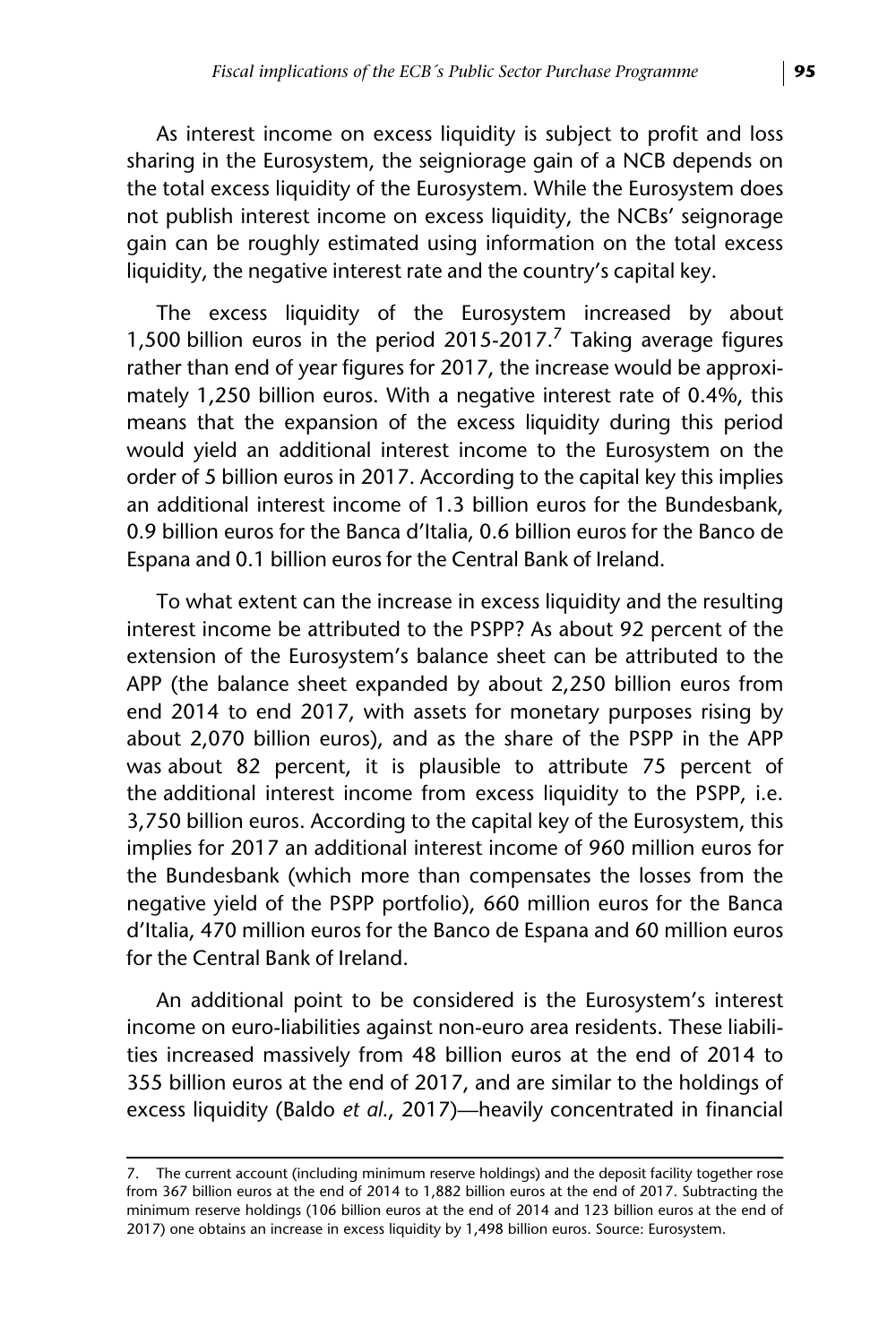centre countries. As can be seen from Table 3, the bulk of these liabilities is held with the NCBs of three countries: Germany, France and the Netherlands. As the Eurosystem's claims against non-residents have not increased in this period, this suggests that the expansion of the liabilities against non-residents is a result of the APP. According to Baldo *et al.* (2017), more than 50% of APP purchases occurred with counterparties belonging to banking groups whose head institution was situated outside the euro area. To the extent that the returns from the asset sales are not placed with banks in the euro area but end up at NCBs of the euro area, as may *e.g.* be the case for bond sales by foreign monetary authorities, this is shown by a respective increase of liabilities against non-euro area residents.

| <b>DILION CUIOS</b> |             |                |                |                |  |  |  |
|---------------------|-------------|----------------|----------------|----------------|--|--|--|
|                     | 2014        | 2015           | 2016           | 2017           |  |  |  |
| Austria             | $\mathbf 0$ | 1              | 1              |                |  |  |  |
| <b>Belgium</b>      | 1           | 1              | $\overline{2}$ | 8              |  |  |  |
| <b>Finland</b>      | $\mathbf 0$ | 1              | $\overline{2}$ | 3              |  |  |  |
| France              | 28          | 15             | 36             | 53             |  |  |  |
| Germany             | 12          | 27             | 117            | 200            |  |  |  |
| <b>Netherlands</b>  | 1           | $\overline{4}$ | 21             | 37             |  |  |  |
| Ireland             | $\mathbf 0$ | $\Omega$       | $\mathbf 0$    | 1              |  |  |  |
| Italy               | $\mathbf 0$ | $\Omega$       | 3              | $\overline{2}$ |  |  |  |
| Portugal            | $\mathbf 0$ | $\mathbf 0$    | $\mathbf 0$    | $\Omega$       |  |  |  |
| Spain               | 0           | $\Omega$       | $\overline{2}$ | 3              |  |  |  |

# **Table 3. Central bank liabilities to non-euro area residents in euros (end of year)**

*Sources*: Central bank annual reports and annual accounts, various issues.

Taking a closer look at the Bundesbank, which accounts for more than 50 percent of the liabilities against non-euro area residents, we find that interest income from negative interest rates on this item amounted to 963 million euros in 2017 (Deutsche Bundesbank, 2018). This income remains fully with the Bundesbank, as it is not subject to the profit and loss sharing of the Eurosystem.<sup>8</sup> Again the question then is to what extent the increase of the liabilities against non-euro area residents can be attributed to the PSPP. Considering that 90-95 percent

**Billion euros**

<sup>8.</sup> Profit and loss sharing with respect to items on the liabilities side of a NCB's balance sheet is restricted to interest income on central bank money (currency and deposit liabilities to euro area credit institutions).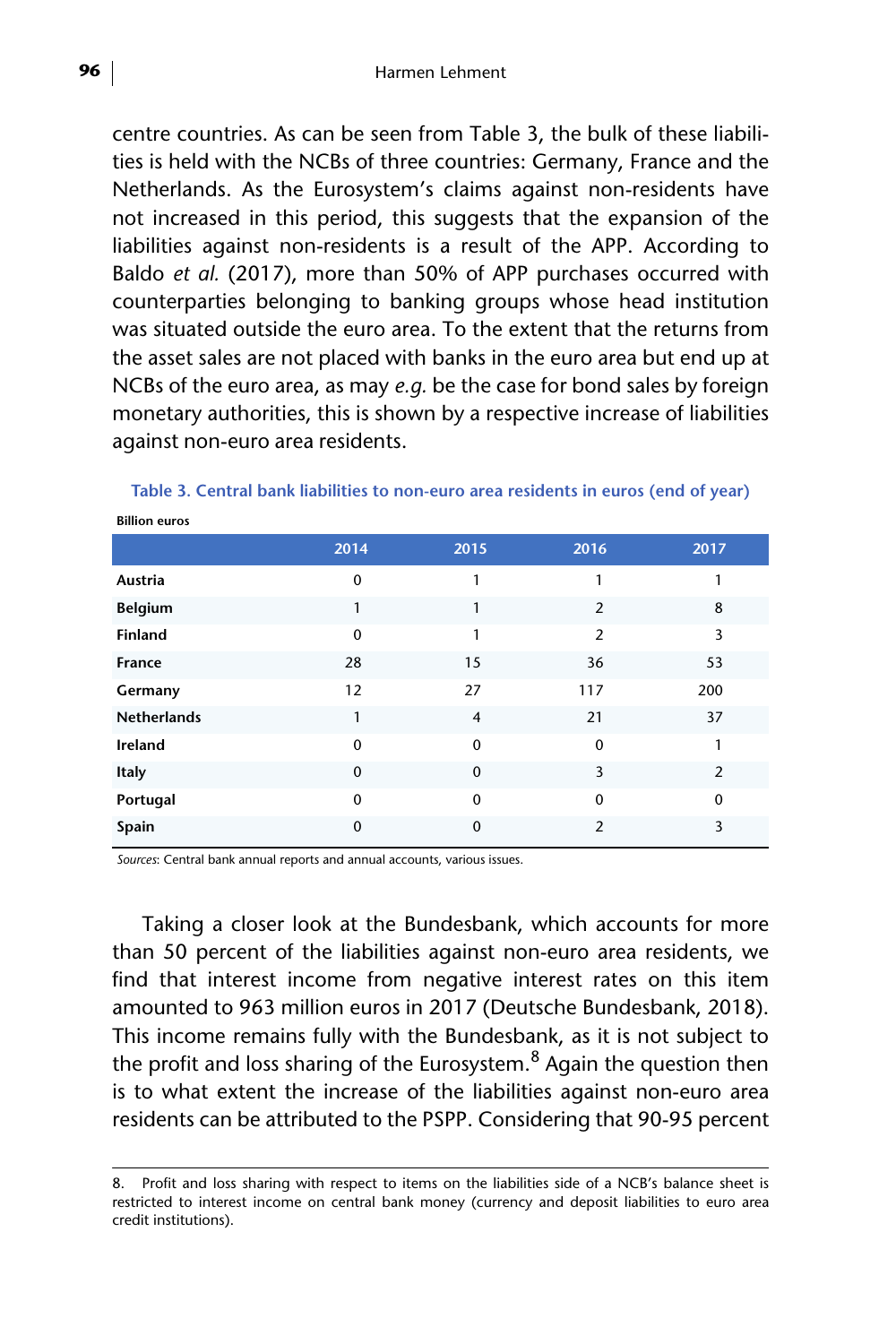of the liabilities against non-residents in 2017 are due to increases since the beginning of 2015, and that the Bundesbank's claims against nonresidents did not increase in this period, it is plausible to attribute 90- 95 percent of the resulting interest income to the APP. With a PSPP share of about 81 percent of the Bundesbank's APP purchases, approximately 75 percent of the interest income on liabilities against non euro area residents in 2017, i.e. 720 million euros, could then be attributed to the PSPP<sup>9</sup>

# **3. The effect of a normalisation of monetary policy on seigniorage gains**

The observation of substantial seigniorage gains raises the question whether these effects are permanent or just transitory. One main consideration is that the seigniorage gains that resulted from the PSPP were a by-product rather than a target of the ECB's policy, the latter being guided by the aim of a medium-run inflation rate of below but close to 2 percent in the euro area. This means that future seigniorage gains will very much depend on the course of the ECB's policy in the coming years.

There is currently intensive discussion about the normalization of the ECB's policy. Will normalization mean returning to monetary policy as it was prior to the financial crisis, or will there be a "new normal" that would entail different monetary policies (Claeys and Demertzis, 2017)? The most likely approach for the ECB seems to be to follow the procedure of the Fed. This consists of the following steps: (1) terminate asset purchases, (2) gradually raise short-term interest rates, and (3) gradually reduce holdings of public bonds by not reinvesting the principle in securities that are maturing.

Concerning the termination of the PSPP, the ECB already decided to terminate purchases by the end of 2018. During this period the cumulated purchases of public sector securities and the resulting seigniorage gains will still increase.

With respect to a rise in interest rates, the ECB has announced that it will keep its rates at the present level for some time after the expiration

<sup>9.</sup> The loss of 258 million euros on the Bundesbank's PSPP portfolio in 2017 would thus be more than compensated by the PSPP-induced interest earnings on excess reserves and on euro liabilities against non-euro area residents, which according to our estimates sum up to about 1,680 million euros, resulting in a net surplus of around 1,420 million euros.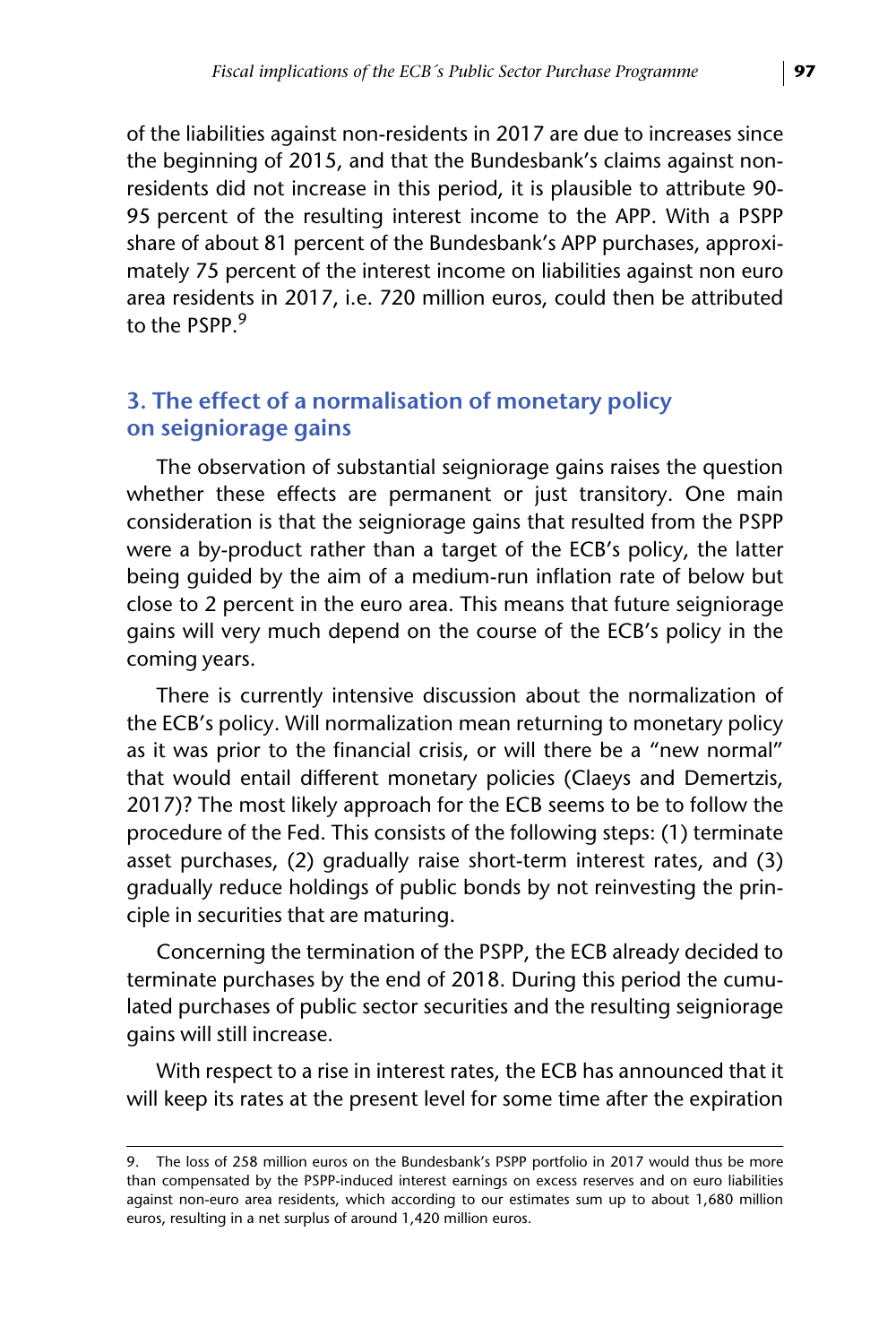of the APP. It is to be expected that the initial interest rate hikes will concern the deposit rate. Raising the deposit rate from its current level of -0.4% to 0% would remove the present positive interest income on the Eurosystem's deposits. The fiscal benefit of the PSPP will then be limited to the return on the public sector securities that have been acquired in the context of the programme. NCBs with a negative return on their PSPP portfolio, such as the Bundesbank, would face a loss from the PSPP at this stage. A subsequent increase of the deposit rate into positive numbers would lead to further negative seigniorage effects**.** As interest rates on the securities purchased under the PSPP are fixed for a prolonged period of time, the payment of positive interest rates on the NCB's deposits would reduce the net interest income from the PSPP—which thereby may turn negative also for NCBs that bought securities with positive rates of return.

A rise in the deposit rate will in particular affect the interest income of NCBs in financial centre countries. As shown above, these NCBs currently benefit from the negative interest rates on liabilities against non-euro area residents, which are not subject to profit and loss sharing within the Eurosystem. This in particular concerns the Bundesbank, whose liabilities against non-euro area residents reached an amount of about 200 billion euros by the end of 2017. A swing from a negative to a positive deposit rate would accordingly lead to a substantial negative swing in the Bundesbank's income account, which would have to be fully borne by the Bundesbank.

With the existing large excess liquidity, an increase in the deposit rate cannot be avoided if the ECB wants to raise money market rates. Raising just the main refinancing rate (MRFR) will not lead to higher money market rates, since high excess liquidity has made the refinancing of minimum reserve requirements largely obsolete. Since the start of the APP, money market rates have followed the deposit rate rather than the MRFR. The deposit rate, therefore, has become the core interest rate instrument of the ECB, and this is likely to remain the case as long as substantial excess liquidity prevails.<sup>10</sup>

Removing the current excess liquidity through an unwinding of the PSPP will take considerable time. A remarkable feature of asset purchase

<sup>10.</sup> In the United States, which has large excess reserves from its previous quantitative easing programmes, the last one ending in October 2014, interest rates on required reserves (IORR) and the interest rates on excess reserves (IOER) have been set at the same level. Since December 2015 they gradually rose from 0.25% to 2% in June 2018.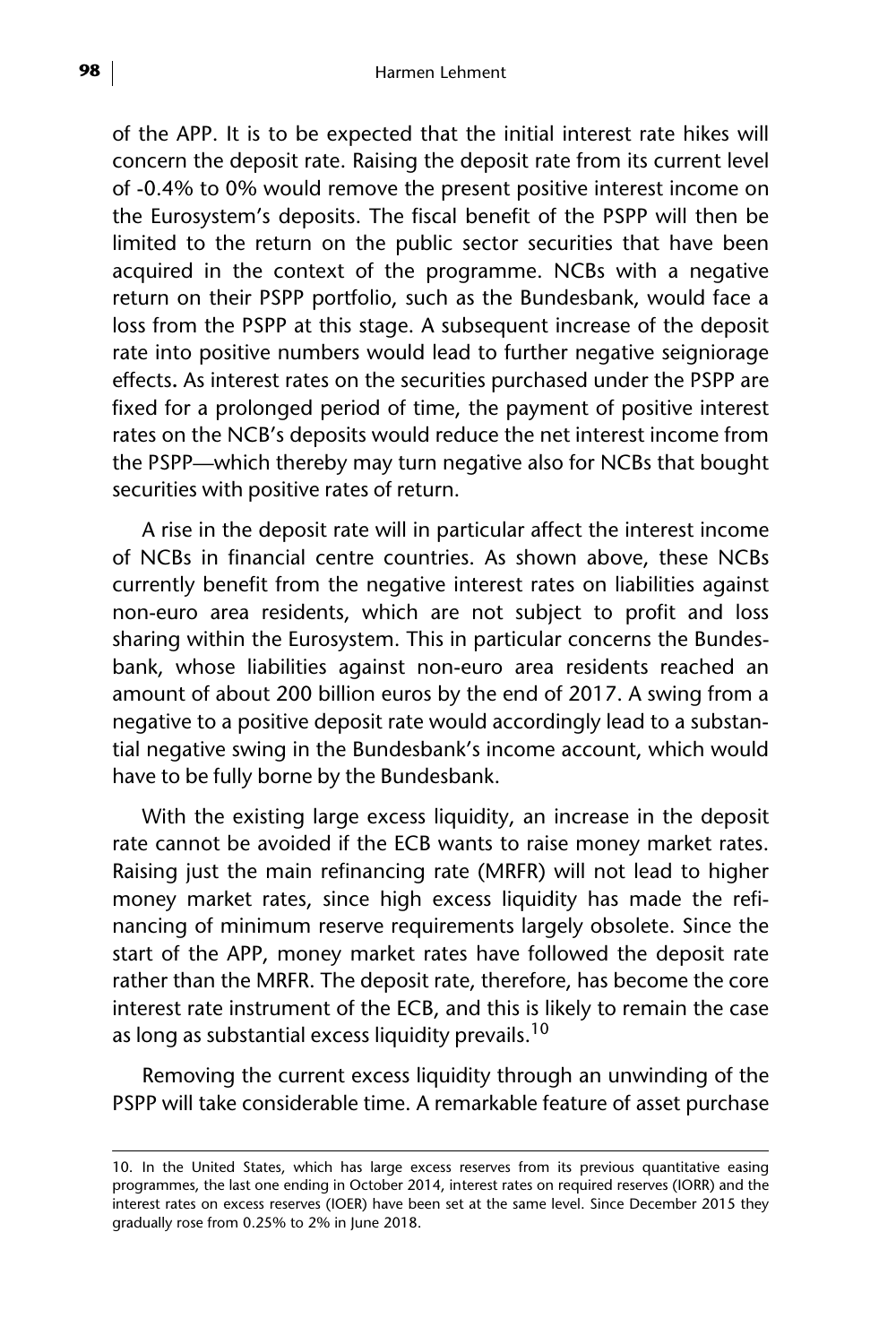programmes such as the PSPP is that they are not symmetrical with respect to accumulating and reducing assets. It is relatively easy for central banks to buy public sector securities, even in high quantities, but there are major reservations when it comes to selling them. The main concern is that selling bonds in large amounts could provoke a new financial crisis. Another concern is that a sale of bonds before maturity could result in negative income effects for the central banks if the bonds were sold with a loss. In light of these concerns, an unwinding of the PSPP is likely to occur mainly by not reinvesting the principle in maturing assets. Since the PSPP portfolio includes mainly assets with a long duration, the unwinding of the PSPP would then be a lengthy process (the PSPP portfolio can include bonds with maturities of up to 30 years). In addition, it is not yet clear when such an unwinding will start. The Fed only began unwinding its quantitative easing programme in autumn 2017—three years after the end of the last purchase programme.

Removing the current excess liquidity by raising the minimum reserve ratio does not seem to be likely either. The Eurosystem's minimum reserve ratio was at 2 percent until January 2012. Since then, this ratio has been lowered to 1 percent. The total minimum reserve requirements for euro area banks amounted to 123 billion euros at the end of 2017. Raising the minimum reserve ratio to the earlier level of 2 percent would, thus, only remove a small fraction of the Eurosystem's excess liquidity, which amounted to 1882 billion euros at the end of 2017.

# **4. High excess liquidity: fiscal risks for the euro area**

The PSPP has increased the fiscal exposure to interest rate risks in the member countries of the euro area. Governments usually finance themselves by issuing both securities with short duration and securities with long duration. Purchases of long-term government bonds through the PSPP alter the profile of the interest rate exposure: the PSPP turns a long-term obligation of the State (government bonds) into a short-term obligation (central bank liabilities paying interest at the deposit rate). This increases government exposure to short-run interest rate changes. Basically, the case is similar to the case in which the government itself replaces long-term borrowing by short-term borrowing (Williamson, 2017). In the latter case, an increase in shortrun rates affects public budgets directly through higher interest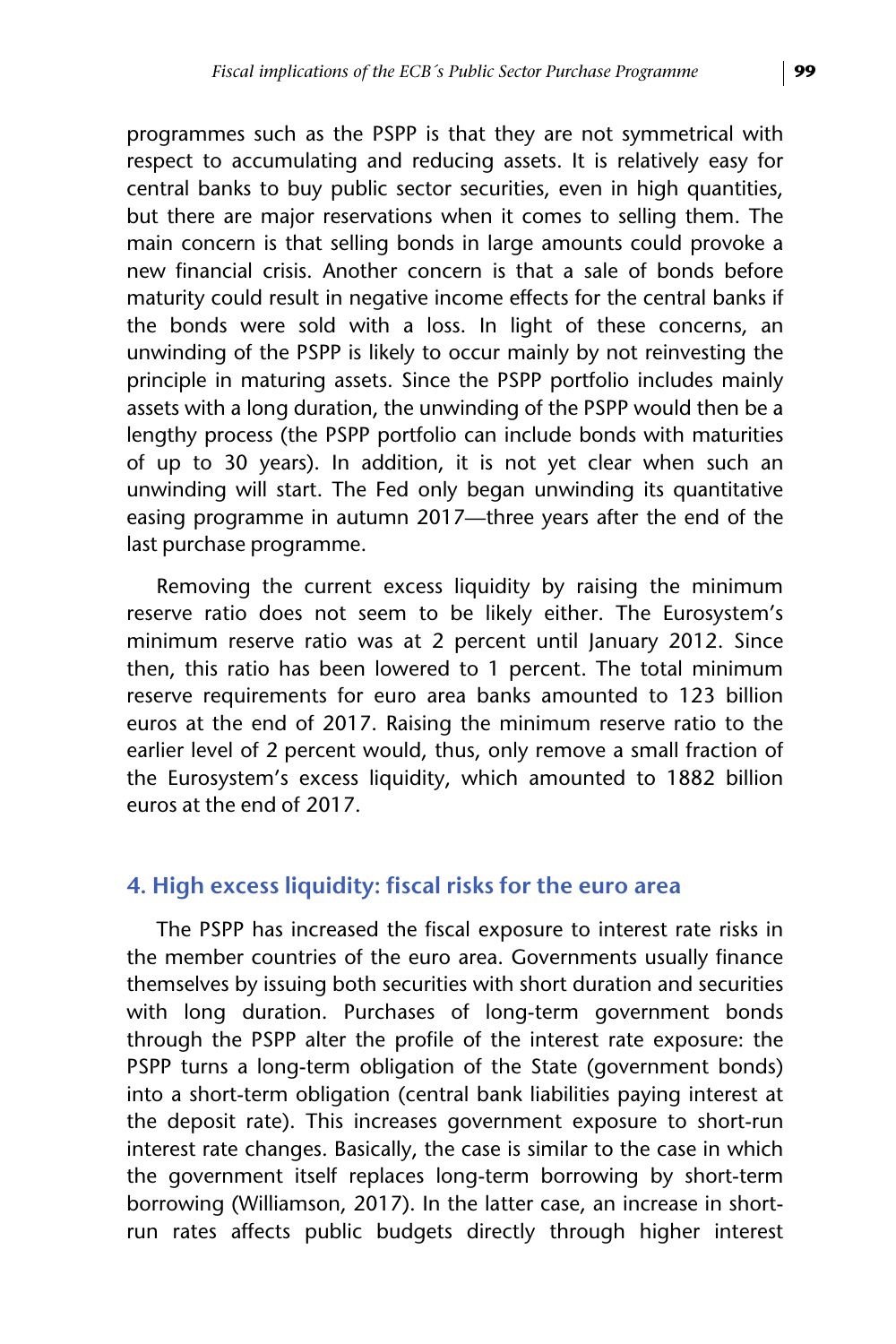payments on short-term securities, in the former case indirectly through lower profit transfers from the NCB. $<sup>11</sup>$ </sup>

From a fiscal perspective, borrowing short-term via a liability of the country's NCB has advantages over short-term borrowing via the issue of government securities if the deposit rate is below the interest rate on short-term securities. Two effects have to be considered here. The first is that short-term government securities, such as treasury bills, have an advantage over excess liquidity, since the latter can be held only by a restricted set of financial institutions, while treasury bills are more widely held and are useful as collateral in financial transactions (e.g. repurchase agreements) in ways that reserves are not (Williamson, 2017). The second effect concerns country risk. While interest rates on short-term government securities differ in the euro area due to country risk, the deposit rate is the same for all countries. Thus the higher the country risk, the higher is the probability that borrowing at the common deposit rate is cheaper for the government than borrowing via the issue of short-term securities.

Comparing the April 2018 market rates of government securities with a residual maturity of 3 months in the euro area (World Government Bonds, 2018), we find relatively high negative rates for Germany (-0.68%), Netherlands (-0.63%) and France (-0.51%) and relatively low negative rates for Italy (-0.47%) and Portugal (-0.41%). While these figures reflect country risk, they are still below the deposit rate of -0.40% also for the countries with relatively high country risk, meaning that borrowing at the deposit rate does not provide a fiscal advantage. Nevertheless, being able to borrow at the deposit rate may turn into an advantage if country risk should increase in the future. Short-term borrowing through the NCB in the context of the PSPP thereby creates a backstop against increasing country risk.

The risk of rising interest rates on excess liquidity and other NCB liabilities resulting from the APP has led to an increase in central bank

<sup>11.</sup> Governments could react to the increased exposure to short-run interest rate changes that result from the PSPP by an opposite operation, i.e. by reducing their own short-term borrowing and increasing long-term borrowing instead. This would work in the direction of steepening the yield curve, thus weakening the impact of the PSPP. Greenwood *et al.* (2014) find that this happened in the context of the Fed's quantitative easing programmes.

Andrade *et al.* (2016, pp. 46-49) obtain a similar result for the euro area in 2015. For Italy, the Ministry of Economics and Finance reports an increase of the average life to maturity of total public debt from 76.62 months in January 2015 to 82.95 months in March 2018 (MEF, 2018).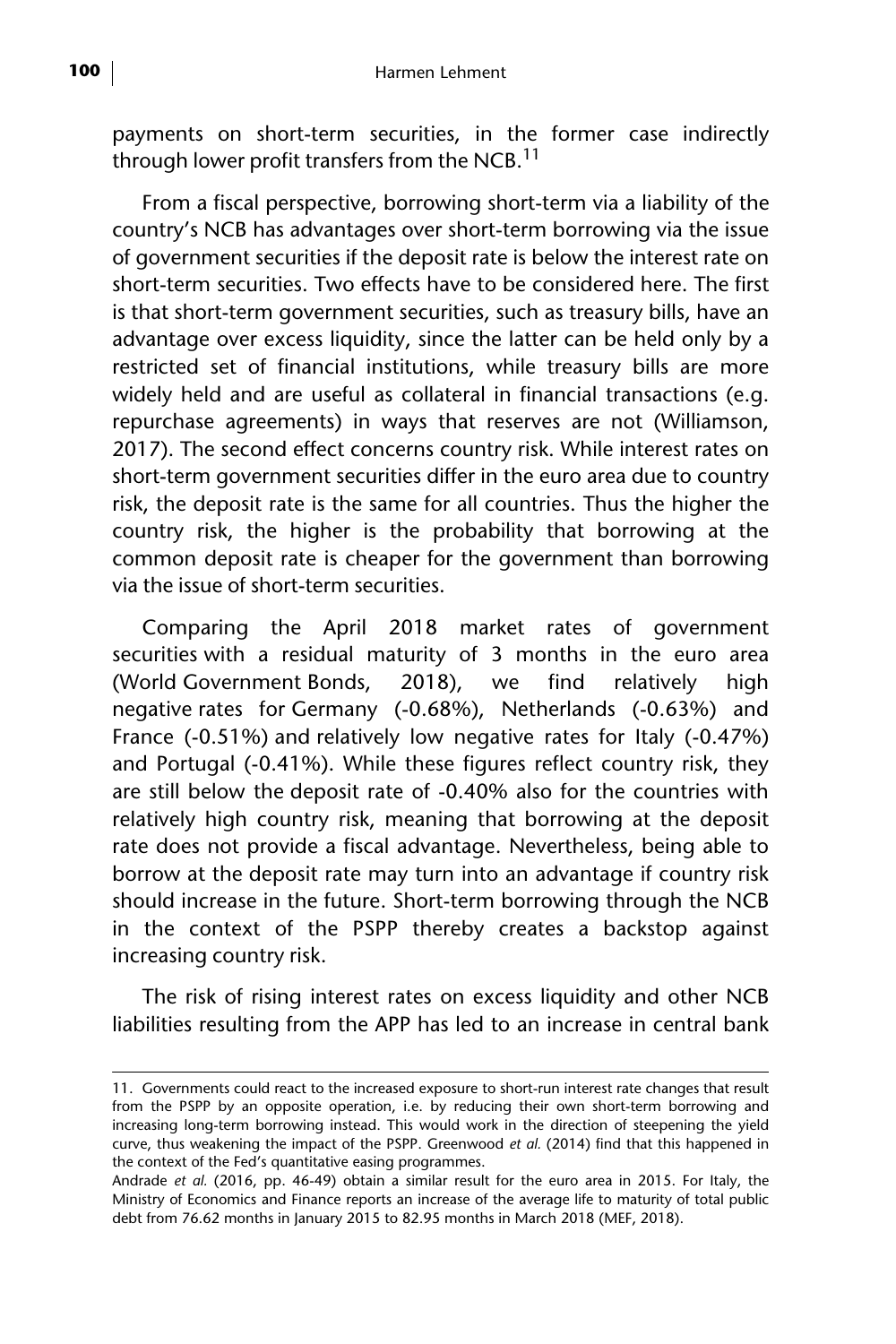risk provisions.<sup>12</sup> From a fiscal perspective, this reduced central bank profits so that seigniorage gains from the APP in the years 2015-2017 were only partly passed on to governments. Yet, in case of an acceleration of inflation pressure in the euro area, which would necessitate a substantial increase in the deposit rate, current risk provisions may not be sufficient.

The strong increase of excess liquidity that resulted from the PSPP and other programmes of the APP also affects fiscal risks that are associated with TARGET imbalances. The increase in excess liquidity is not distributed uniformly over the euro area but is heavily concentrated in financial centre countries, such as Germany, France, and the Netherlands (Baldo *et al.,* 2017).<sup>13</sup> This preference for financial centre countries resulted in rising TARGET claims of their NCBs against NCBs in other countries, such as Italy, Spain, and Portugal (Eisenschmidt *et al.*, 2017).

 Rising TARGET imbalances imply an increasing fiscal burden for TARGET surplus countries in the case that a country with a TARGET deficit would leave the Eurosystem and not honour its obligations. But this *per se* would not necessarily constitute an argument against the PSPP. To the extent that the programme stimulates economic activity, it tends to reduce the probability of a crisis that would force member countries to leave the Eurosystem. Moreover, by shifting public bonds from the hands of the private sector to national central banks, it may reduce the probability of speculative, self-fulfilling attacks on member countries with high public debt.

#### **5. Limits to the PSPP**

The large size of the PSPP has led to a discussion of the limits of the programme. As shown by Claeys and Leandro (2016), constraints are provided by the guidelines that the ECB has set itself. The guidelines concern the eligibility of securities and the maximum share of a security issue that can be bought by the Eurosystem. The maximum share was imposed to preserve market neutrality and to prevent the ECB

<sup>12.</sup> The Bundesbank (2017, p. 76) explicitly mentions the risk of interest changes resulting from the APP as a reason to increase its risk provisions.

<sup>13.</sup> Baldo *et al.* (2017) show that more than 50% of the purchases under the APP occurred with counterparties from outside the euro area. Those non-euro area investors tend to manage their euro holdings in financial centres of the euro area. But also euro area residents from non-financial centre countries such as Italy are reported to have invested the returns from their bond sales in financial centre countries (Banca d'Italia, 2017, p 14).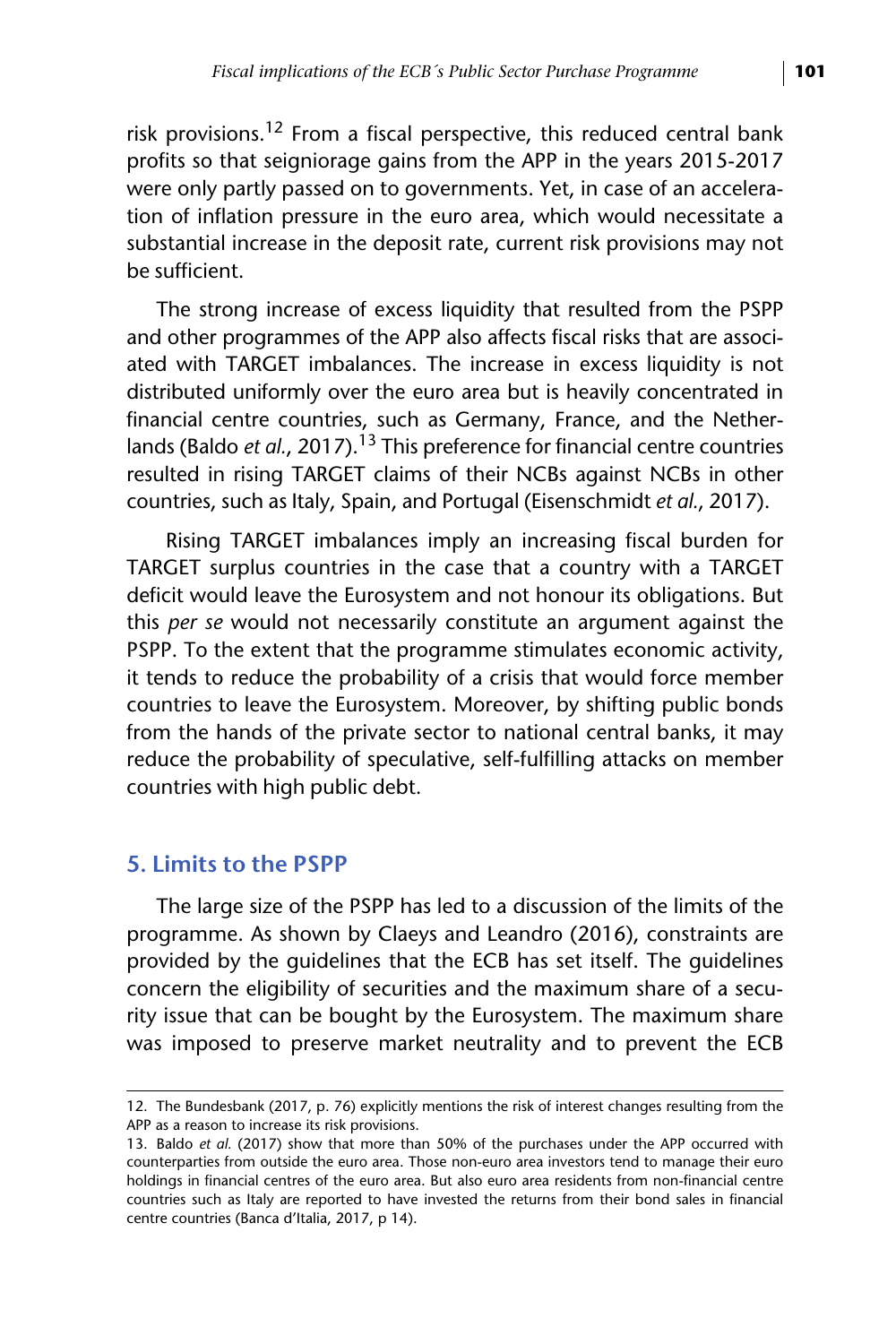from having a blocking minority in a debt restructuring involving collective action clauses, as the ECB did not wish to be in a position in which it had the power to block a potential vote on the restructuring of the ECB-held debt of a euro-area country (Claeys and Leandro, 2016, pp. 5-6). Share constraints have been relevant for countries with low debt/GDP ratios such as Germany, where the Bundesbank had to purchase short-term securities with negative rates, as its share in longrun bonds with positive interest rates had already reached the limit.

To overcome the present constraints to the PPSP, one option would be to change the ECB's guidelines with respect to both the eligibility of securities and the permissible maximum shares**.** In fact, the ECB has changed the original guidelines at various occasions to increase the permissible volume of purchases:

- It expanded the list of national agencies that are eligible for purchases under the PSPP
- It increased the duration of eligible securities from 2-30 years to 1-30 years
- It removed the requirement that eligible securities must have a return above the deposit rate
- It raised the issue share limit, which was originally at 25 percent, to 33 percent for debt securities not containing collective action clauses; for debt securities by supranational issuers the share was even raised to 50 percent.

A further change of the guidelines, however, would give rise to the question what is the worth of the ECB's self-imposed limits if they are changed whenever they are reached. This suggests that the present PSPP has largely exhausted the ECB's potential for conducting such a policy. It is hardly conceivable that in case of renewed weak demand the ECB would be in the position to launch a second PSPP of a similar size as the current programme.

Apart from the limits that the ECB has set itself, there are also limits to the effectiveness of a monetary policy that seeks to stimulate demand via a reduction of long-term interest rates. The explicit task of the PSPP was to lower long-term rates through a reduction of the term premium.14 The announcement of the PSPP on 22 January 2015 and

<sup>14.</sup> Long-run rates can be decomposed into three components: the current short-term rate, the expected future short-term rates and the term premium, which reflects duration risk. While before embarking on the APP the ECB focused on lowering medium and long-term interest rates through providing information on its intended future path of short-term interest rates (forward guidance), the massive purchase of long-term securities in the market had the aim to reduce the term premium.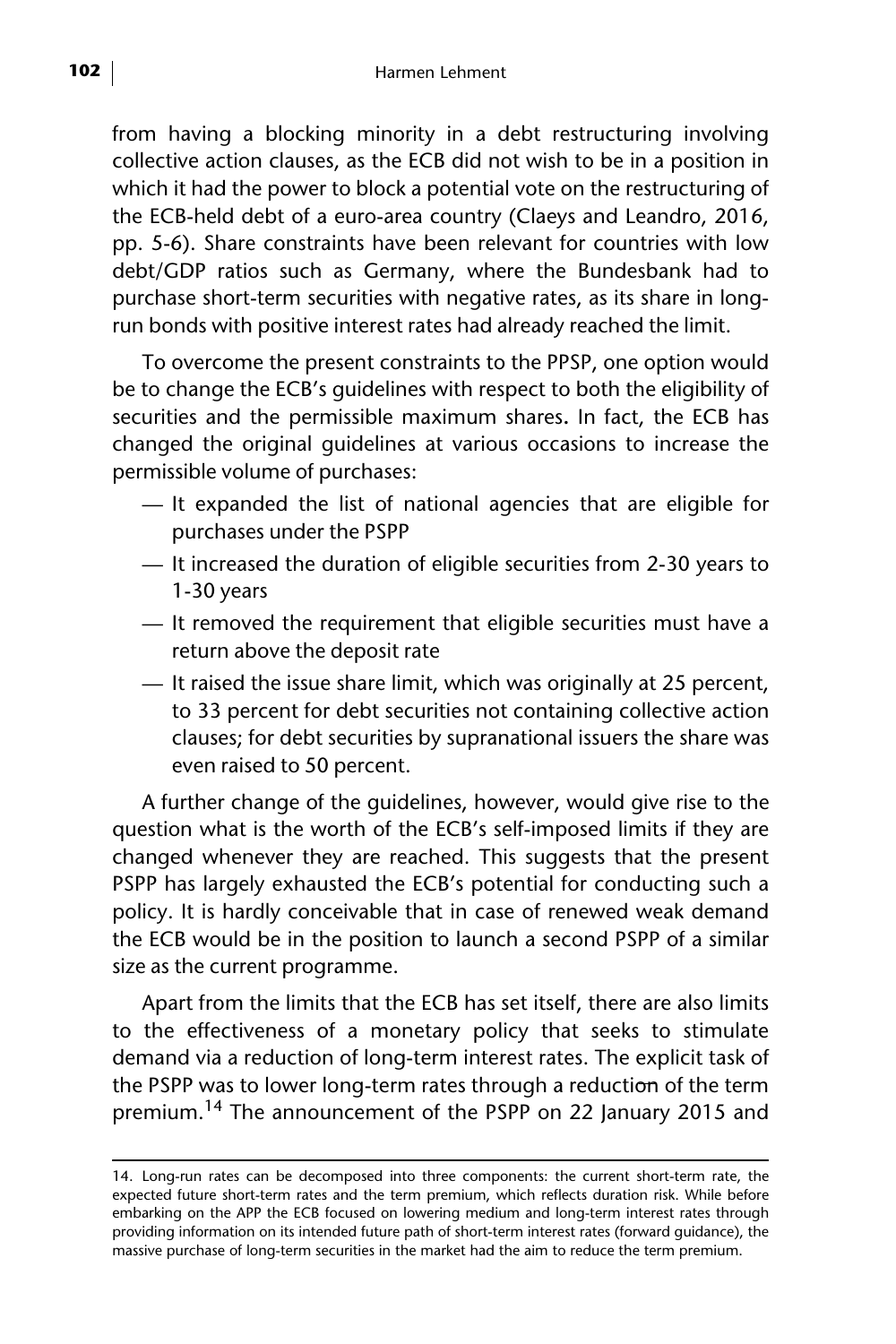the initial purchases under the programme starting in March 2015 had the desired effect: the yield of euro area 10-year AAA bonds fell from about 0.6% at the beginning of January to about 0.2% in April 2015 (ECB, 2018).<sup>15</sup> This reduction was, however, not maintained. By April 2018, the yields had again increased to around 0.6%—the same level as before the announcement of the PSPP. As short-term interest rates declined in this period,<sup>16</sup> the spread between long-term and shortterm interest rates has not been reduced, despite the extremely large purchase programmes, but even increased. Iskrev (2018) decomposes observed 10-year euro area yields into expectations components and term premia. He finds that the expectations component is relatively flat, and that changes in long-term rates track closely the movements of the term premium. His estimates show that while the term premium declined in the first months of 2015, it went up at a later stage, and that in October 2017 the term premium stood at the same level as before the announcement of the PSPP.<sup>17</sup> This suggests that the effect of the PSPP on long-term interest rates was transitory rather than sustained.<sup>18</sup> Doubts on the efficiency of the PSPP are also supported by Elbourne *et al.* (2018), who find that the effects of unconventional monetary policy on inflation at the aggregate euro area level are economically insignificant.

# **6. Does the euro area need closer cooperation on monetary and fiscal policy?**

The established macroeconomic policy paradigm, building on the assumption that central banks can and should control medium-term aggregate demand and inflation through interest-rate policies, is subject to increasing doubts: "... after all, look what we have done for the seven last years. We have done the most extreme monetary policies we could imagine. We've had interest rates at zero. We've used forward guidance to try to convince people that they are going to stay at zero. We've used quantitative easing to try to bring down the long

<sup>15.</sup> Andrade *et al.* (2016. p. 15) consider the full spectrum of securities purchased under the PSPP and find that the announcement and the initial implementation of the programme lowered 10-year yields by 45 basis points.

<sup>16.</sup> The yield of 1-year AAA bonds fell from -0.10 in early January 2015 to -0.66 in mid-April 2018 (ECB 2018).

<sup>17.</sup> A similar result has been found by Chadha and Hantzsche (2018).

<sup>18.</sup> Praet (2018) finds that the ECB's non-standard measures which started in June 2014 had a sizeable and lasting impact on long-term interest rates. This result is, however, largely due to a substantial decline of long-term rates in the second half of 2014, i.e. before the announcement of the PSPP.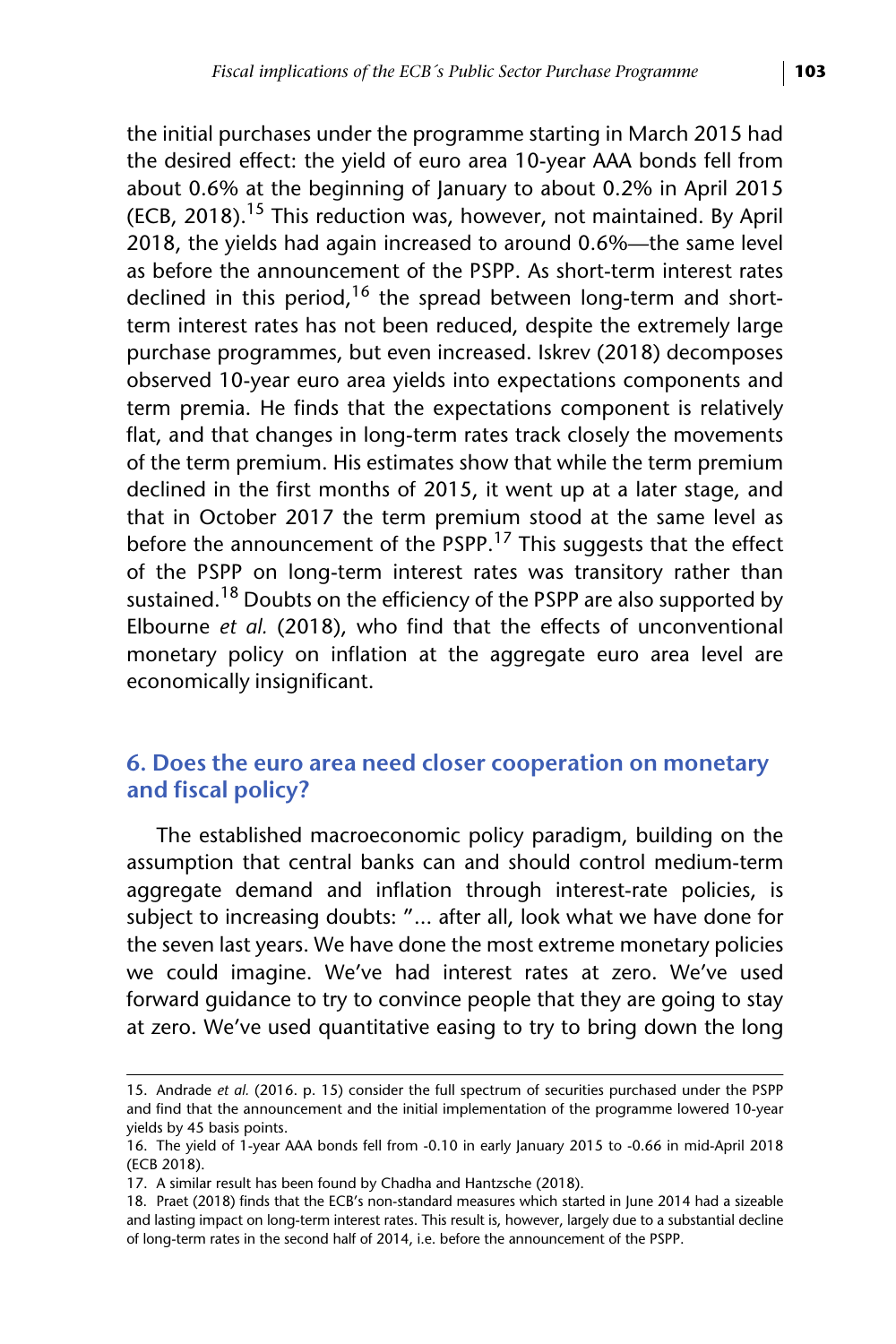end of the yield curve as well as the short end. And seven years into this, inflation is below target in all the major economies of the world. So you can't call this a success. The sheer amount of monetary policy and the small effect it produced is really extraordinary" (Turner, 2016).

The question then arises what could be done to make monetary policy more efficient in situations that call for an expansion of aggregate demand in order reach the inflation target. Rather than trying to push interest rates further into negative territory, a preferable way may then be to stimulate aggregate demand by raising income. In fact, there has been discussion in the context of the introduction of the PSPP about whether the ECB could pursue an income-based monetary policy in the form of direct transfers to citizens (BIS, 2015). The main reason for not doing so is that direct transfers to citizens are usually considered to belong to the realm of fiscal policy. An income-based monetary policy would, therefore, require coordination with fiscal authorities. This would be in line with standard business cycle models, which show that monetary and fiscal policy together—not only monetary policy—may be necessary for macroeconomic stabilization in the wake of a large adverse disturbance such as the global financial crisis of 2008 (Corsetti *et al.*, 2016).

Following this consideration, one could ask why fiscal policy in recent years has not done more to support the ECB in its attempt to raise aggregate demand and inflation rates in the euro area. Rather than pushing deposit rates (and money market rates) into negative territory and embarking on an asset purchase programme totalling around 2500 billion euros, why not instead agree on a much smaller expansion of the ECB's balance sheet combined with, say, tax cuts to raise euro-area aggregate demand in line with the inflation target?

One reason is the fragmentation of fiscal policy in the euro area. In contrast to monetary policy, which is centralized in the euro area, fiscal policy decisions are made at the national level, which generally complicates the coordination of monetary and fiscal policy: "The problem is that there is no common European fiscal policy, which is also not foreseen in the Treaty. The overall fiscal stance is not discussed and there is no substantive effort to co-ordinate independent national fiscal policies. Many economists have pointed out that this constitutes a significant shortcoming of our monetary union design. Economic governance of the monetary union depends only on monetary policy without any concept of a macroeconomic policy mix" (Constancio, 2015).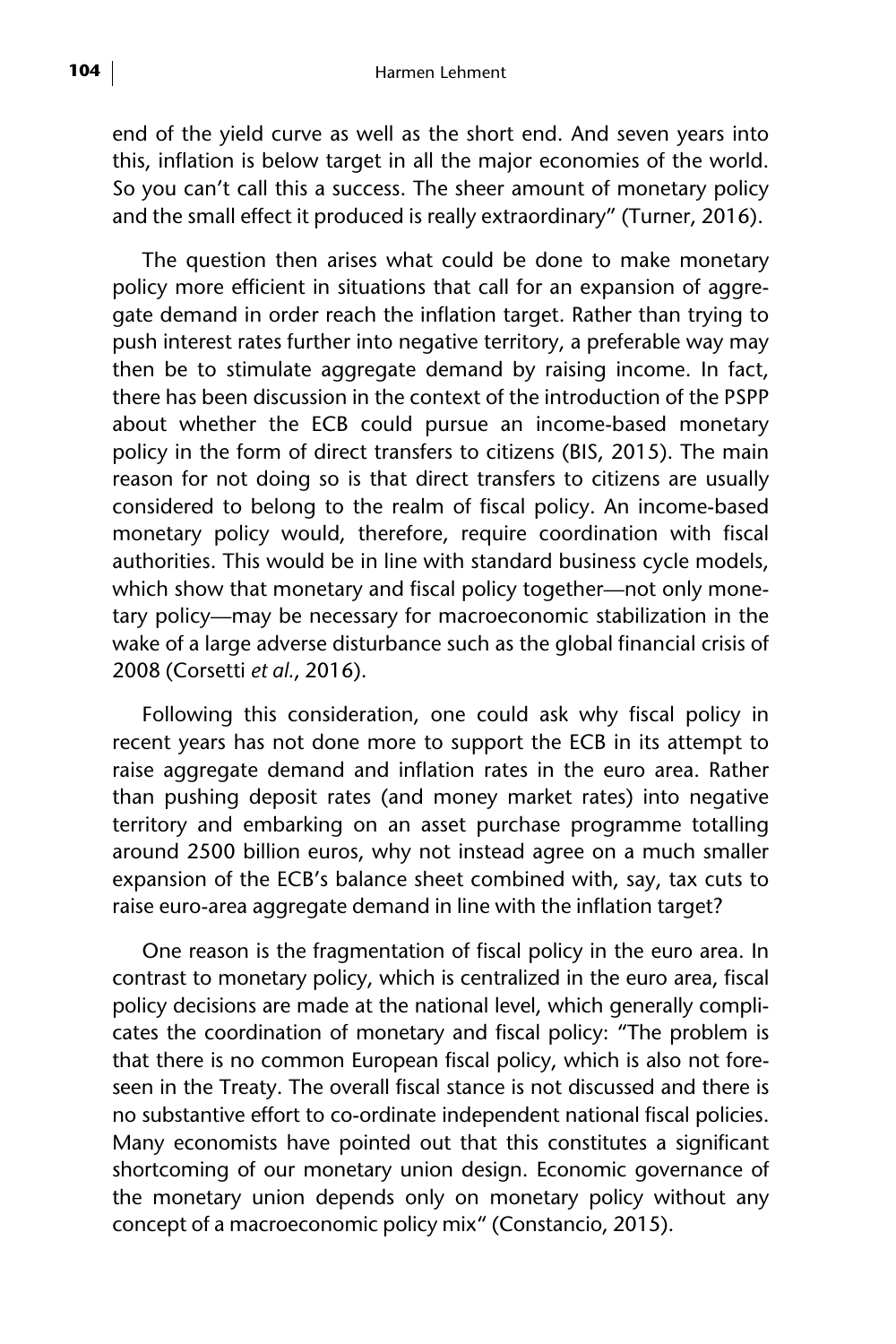A main factor in this respect is that economic conditions, including business cycles, may differ substantially between EMU member countries. So at the end of 2014—before the decision on the PSPP—the German economy did relatively well, with no output gap, unemployment rates already below the pre-2008 crisis level and prospects for a continued upswing in 2015/2016 (Boysen-Hogrefe *et al.*, 2014). The German government, therefore, saw no need for providing an additional fiscal stimulus. It also did not share the concern of the ECB about the low inflation rate and resulting deflation risks. On the other hand, countries in the south of Europe with high unemployment, sizable output gaps and low—in some cases even negative—inflation rates would have basically been in favour of a fiscal expansion, but were constrained by high levels of debt and the resulting consolidation pressure.<sup>19</sup>

While it appears to be appropriate to use the current upswing in the euro area for fiscal consolidation rather than fiscal expansion, the question of a coordination of monetary and fiscal policies in the euro area may come up again in the next recession (Feldstein, 2017). In the following we discuss several aspects that will have to be considered in such a case.

The standard textbook case of monetary-fiscal coordination is the one in which government increases spending or lowers taxes, and in which the central bank provides the money that is needed to finance the resulting deficit. The assumption of the textbook case is that the central bank does not pay interest on the monetary base. While fiscal policy financed by the issue of bonds may fail to be an effective instrument to stimulate demand, as it creates a debt burden on future budgets that dampens spending (Ricardian equivalence), the financing through the issue of central bank money does not create a debt burden, as money has not to be repaid and does not involve the payment of interest by the State. The latter assumption, however, does not apply in the euro area. The ECB, like many other central banks, pays interest on reserves holdings. As shown above, with high excess liquidity the deposit rate is closely linked to money market rates. Excess liquidity at the ECB has the property of short-term debt certificates with variable interest rates.<sup>20</sup> When short-term interest rates,

<sup>19.</sup> In this respect there is a difference to the situation in 2008/09 when euro area countries were in a common deep recession and embarked on fiscal stimulation programmes even in the absence of coordination.

<sup>20.</sup> The Bank of Sweden (2018) explicitly uses the term "debt certificates" in its balance sheet.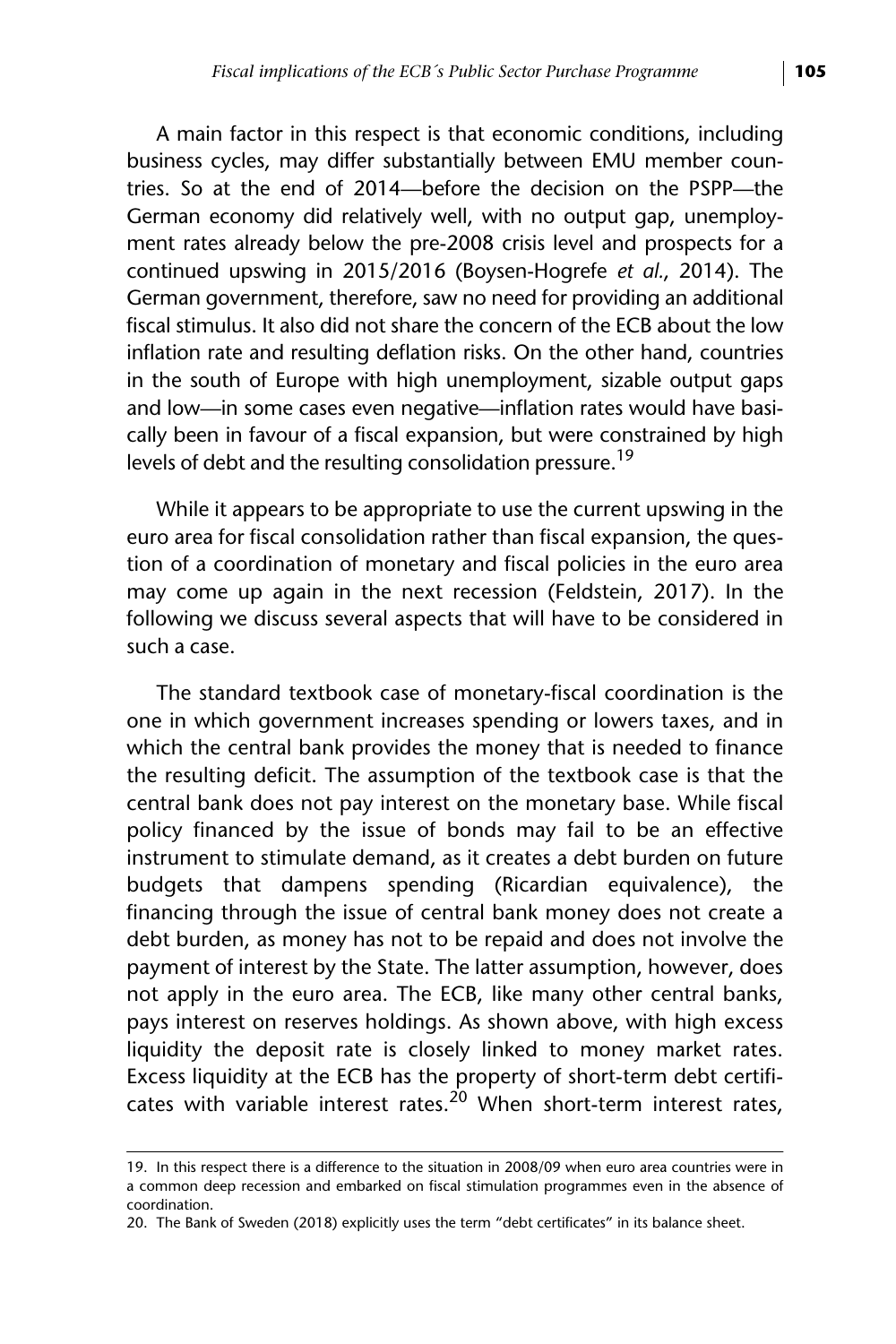including the deposit rate, become positive, the payment of interest will become a fiscal burden, similar to the burden of short-term government securities.

In such circumstances monetary financing of a fiscal impulse does not bring an advantage over financing the impulse by short-term government borrowing. Both create a similar debt burden for citizens. As shown above, the deposit rate has in various cases been above the short-term interest rates that governments in the euro area had to pay. This means that financing government expenditures via excess reserves may result in a higher debt burden for the State than financing through issuing short-term government securities.

From the monetary side, a requirement for an effective coordination of monetary and fiscal policy, therefore, is to restrict the payment of positive interest on reserves. In fact, for long periods central banks did not pay interest on reserves. There were two main reasons to introduce them: lowering the opportunity cost of holding money (Friedman, 1969) and reducing the disadvantage of bank financing versus nonbank financing such as the issue of securities. From a fiscal perspective, the payment of interest on reserves brought a respective seigniorage loss. This loss was considered to be acceptable in times when monetary policy could steer the economy with its traditional instruments. But in situations that call for a policy of monetary-fiscal coordination, seigniorage gains tend to be crucial for the success of such a policy.

To create a sustained seigniorage from a future monetary-fiscal purchase programme, the Eurosystem would have to raise minimum reserve requirements sufficiently to absorb the increase in central bank money that has been created through the open market purchase of government bonds. The increase in minimum reserves has to be sustained, and interest rates on minimum reserves have to be set at zero permanently $^{21}$ .

The fiscal side of a monetary-fiscal programme poses particular problems in the euro area, as it requires a coordination of fiscal policy among the various member countries. All 19 euro area member countries would have to agree on a fiscal package. A monetary-fiscal programme is not possible for just a subgroup of countries, as asset

<sup>21.</sup> The MRFR applying to central bank lending would remain variable as would the deposit rate.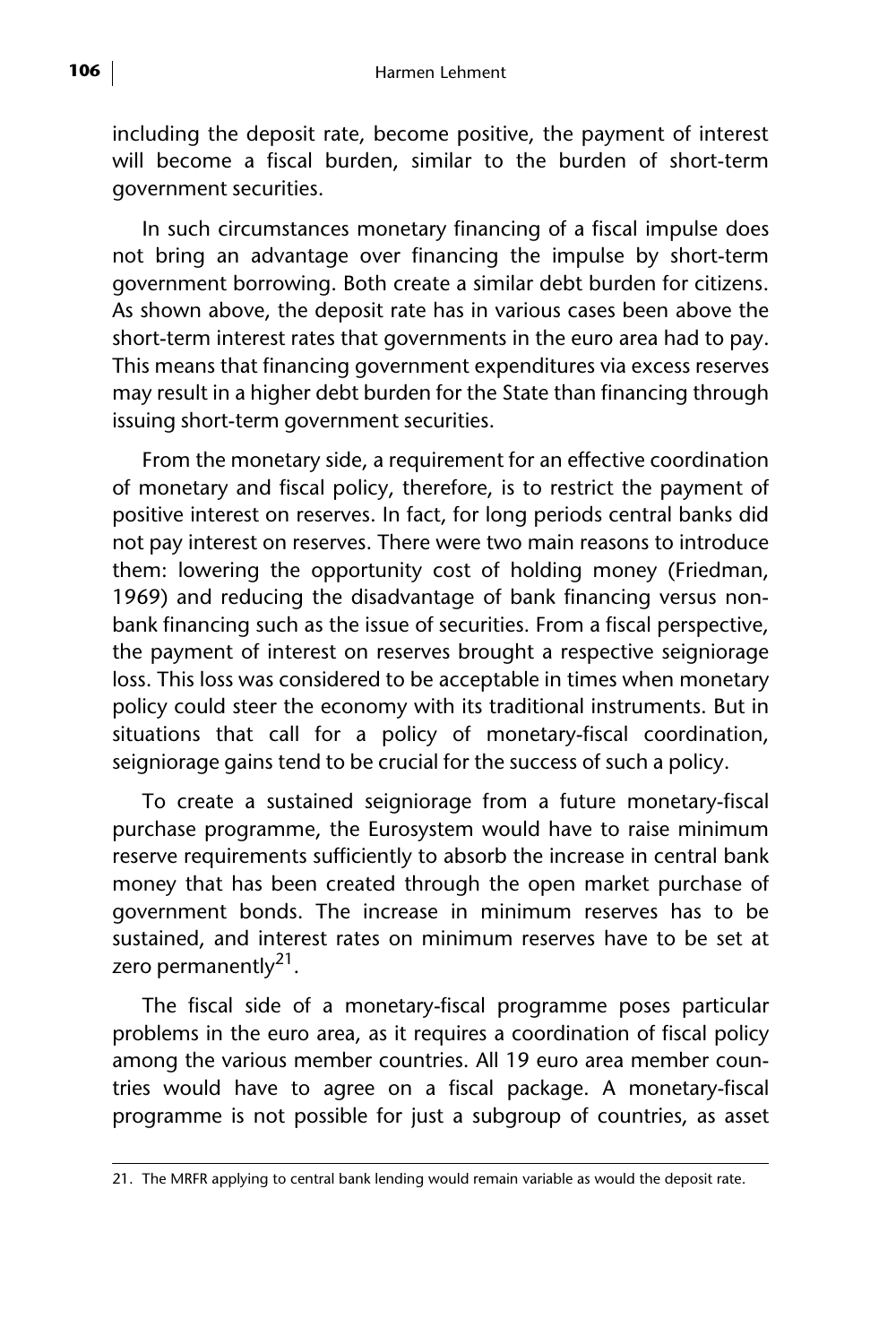purchases for monetary purposes under such a programme would have to be symmetrical to the Eurosystem's country keys. Even if only a single country does not agree, the programme cannot become effective.

Even if all countries agree on the need for fiscal support to attain the ECB's inflation target, it still has to be decided which form the fiscal policy support should take: tax cuts, increases in spending, and if so which ones? This may turn out to be a complicated and lengthy procedure, and a delayed decision in one country will prevent the whole programme from getting started.

One suggestion to overcome these problems is to form a fiscal union among the euro area countries, with its own budget and the right to impose taxes and issue securities. Such a suggestion, however, is subject to multiple objections, and it is not likely that a fiscal union will be created in the foreseeable future. If a fiscal union is still far away and if an explicit monetary-fiscal programme specifying the fiscal obligations of each euro area member country is also difficult to put into practice, what is left to fight the next major recession?

Fiscal support would then basically have to come in the form of voluntary contributions of euro area member countries. Experience from the financial crisis shows that in a major recession there is widespread political support for a fiscal expansion. The important point to take care of is that a fiscal expansion is not prevented by concerns that this would further increase a country's debt burden. To remove these concerns, the central bank could announce its own contribution to stabilize aggregate demand. For example, the ECB could announce a public sector purchase programme on the order of 2% of euro area GDP to prevent any negative effects of the recession on the inflation rate. This would, then, be a guideline for governments of the member countries, signalling that they can take expansionary measures on the order of about 2% of GDP without raising the debt burden.<sup>22</sup> Considering the positive effect of the fiscal expansion on output and employment, and hence tax receipts, the debt burden would even be

<sup>22.</sup> A fiscal impulse of 2% would be somewhat higher than the fiscal impulse during the financial crisis when cyclically-adjusted general government net lending in the euro area rose from 3.30% of potential output in 2008 to 4.92% in 2010 (OECD, 2018). As the ECB country key is based not only on GDP but also on population size, the Eurosystem`s purchases would be somewhat above 2% for countries with low per capita income, and accordingly the room for expansionary measures will be somewhat above 2% for these countries. For countries with high per capita income, the room for expansionary measures will be somewhat below 2%.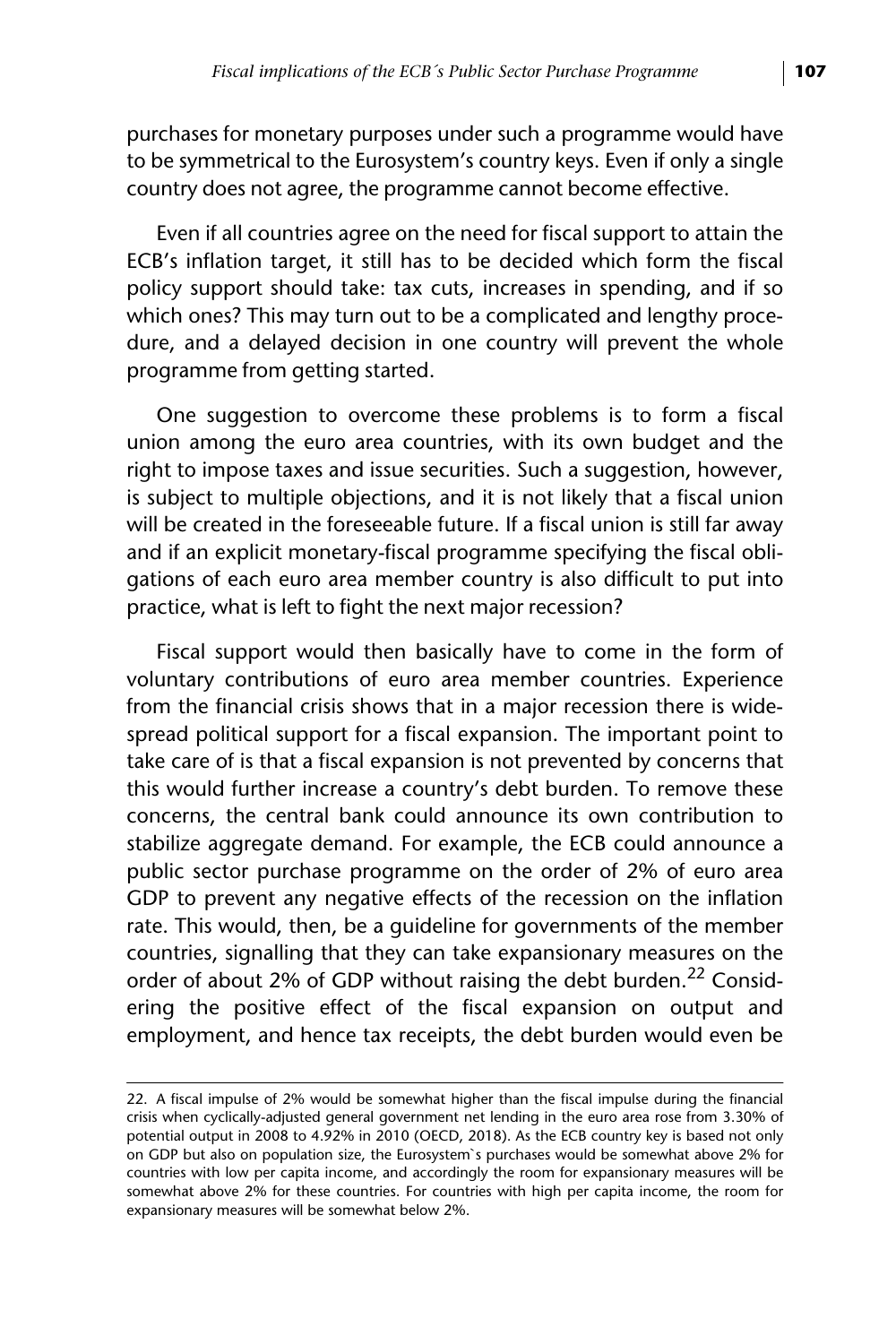reduced. This would create a strong incentive for governments to provide fiscal support for fighting the recession.  $23$ 

## **7. Conclusion**

The extent to which the initial seigniorage gains will persist depends on the future course of the ECB's monetary policy. Raising the current negative deposit rate in the course of normalizing the ECB's monetary policy will reduce the seigniorage gains from excess liquidity and other central bank liabilities. Positive deposit rates will transform seigniorage gains on these items into losses, which could result in an overall negative interest income from the PSPP, in particular for NCBs that have acquired public sector securities with low or negative yields.

While the PSPP and other programmes of the APP initially had the desired effect of lowering the term premium of long-term securities and thereby reducing long-term interest rates, this effect was not sustained. As shown by Iskrev (2018), in October 2017 the term premium was again at the level that it had attained before the announcement of the PSPP. Comparing interest rates of 10-year AAAbonds, we find that interest rates in April 2018 are about the same as at the beginning of January 2015, before the announcement of the programme. The finding that three years of enormous asset purchases by the Eurosystem had no sustained effect on the term premium and the level of long-term interest rates sheds substantial doubts on the effectiveness of the PSPP.

As central bank interest rates in the euro area are already very low (the deposit rate being even negative) and as limits to the effectiveness of the ECB's quantitative easing policies are showing up as well, doubt can arise that the ECB will be able to fight the next recession on its own, without support from fiscal policy. Organizing fiscal support in the euro area is, however, an extremely difficult undertaking. A fiscal union does not exist, and a formal monetary-fiscal support programme

<sup>23.</sup> As mentioned above, an important requirement is that the Eurosystem raises its (non-interest bearing) minimum reserves by the same amount as the purchase programme, i.e. in this case by 2% of GDP. With a euro area GDP of around 11 trillion euros in 2017, this would imply an increase of minimum reserves by about 220 billion euros, or a rise of the minimum reserve ratio from its current level of 1% to 2.75%. The new level would be not far above the ratio of 2% that the Eurosystem applied until 2012 and would not provide a major constraint on banks' credit policy, in particular in a period of large excess reserves. In a situation of excess liquidity and negative deposit rates, a rise of the minimum reserve ratio would even strengthen the financial position of credit institutes, as it would transform excess liquidity with a negative interest rate into minimum reserves with a zero interest rate.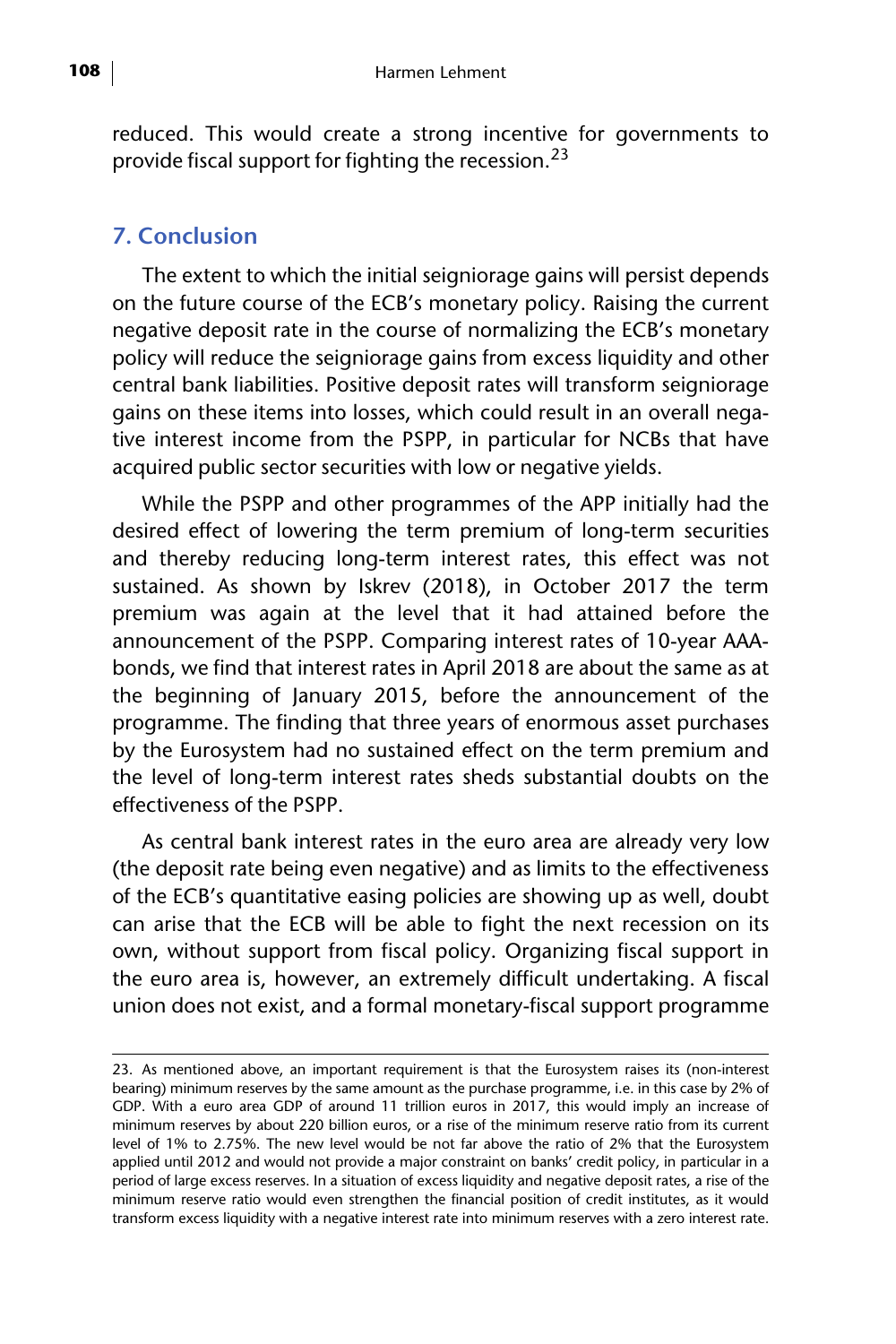that would require consent by all members of the euro area will be very hard to achieve.

What may be viable is a less stringent form of monetary-fiscal cooperation in which the ECB creates a strong incentive for voluntary fiscal contributions to fight the recession. So the ECB could announce a purchase programme of, say 2% of euro area GDP (much smaller than the current PSPP) and make sure that the purchase is leading to a persistent seigniorage gain (by raising minimum reserves in line with the amount of the purchase and by keeping interest rates on minimum reserves permanently at zero). This would signal to governments in the euro area that they can take expansionary measures on the order of about 2% of GDP without raising the debt burden (as the interest payments will be balanced by the NCB's seigniorage gain).

#### **References**

- Andrade, P., J. Breckenfelder, F. De Fiore, P. Karadi, and O. Tristani. 2016. "The ECB's Asset Purchase Programme: An Early Assessment." *ECB Working Paper Series*, 1956, September.
- Baldo, L., B. Hallinger, C. Helmus, N. Herala, D. Martins, F. Mohring, F. Petoulakis, M. Resinek, O. Vergote, B. Usciati, and Y. Wang. 2017. "The Distribution of Excess Liquidity in the Euro Area." *ECB Occasional Paper Series*, 200, November.
- Banca d'Italia. 2017. *Annual Accounts.* 2016. Rome.
- Bank of Sweden. 2018. *Annual Report.* 2017. Stockholm.
- BIS. 2015. "Interview with Mr Peter Praet, Member of the Executive Board of the European Central Bank." *Süddeutsche Zeitung*, 27 January. [https://](https://www.bis.org/review/r150202b.htm) [www.bis.org/review/r150202b.htm](https://www.bis.org/review/r150202b.htm)
- Boysen-Hogrefe, J., D. Groll, N. Jannsen, and S. Kooths. 2014. "Deutsche Konjunktur im Winter 2014." *Konjunktur in Deutschland springt an. Kieler Konjunkturberichte*, 2, December 17.
- Deutsche Bundesbank. 2017. *Geschäftsbericht*. 2016. Frankfurt.
- Deutsche Bundesbank. 2018. *Geschäftsbericht*. 2017. Frankfurt.
- Chadha, J. S., and A. Hantzsche. 2018. "The Impact of the ECB's QE Programme: Core versus Periphery." *EUROFRAME Conference.* 2018. Milan. <http://www.euroframe.org/conferences.html>
- Claeys, G., and A. Leandro. 2016. "The European Central Bank's Quantitative Easing Programme: Limits and Risks." *Bruegel Policy Contribution*, 4, February.
- Claeys, G., and M. Demertzis. 2017. "How should the European Central Bank "Normalize" its Monetary Policy?" *Bruegel Policy Contribution*, 31, November.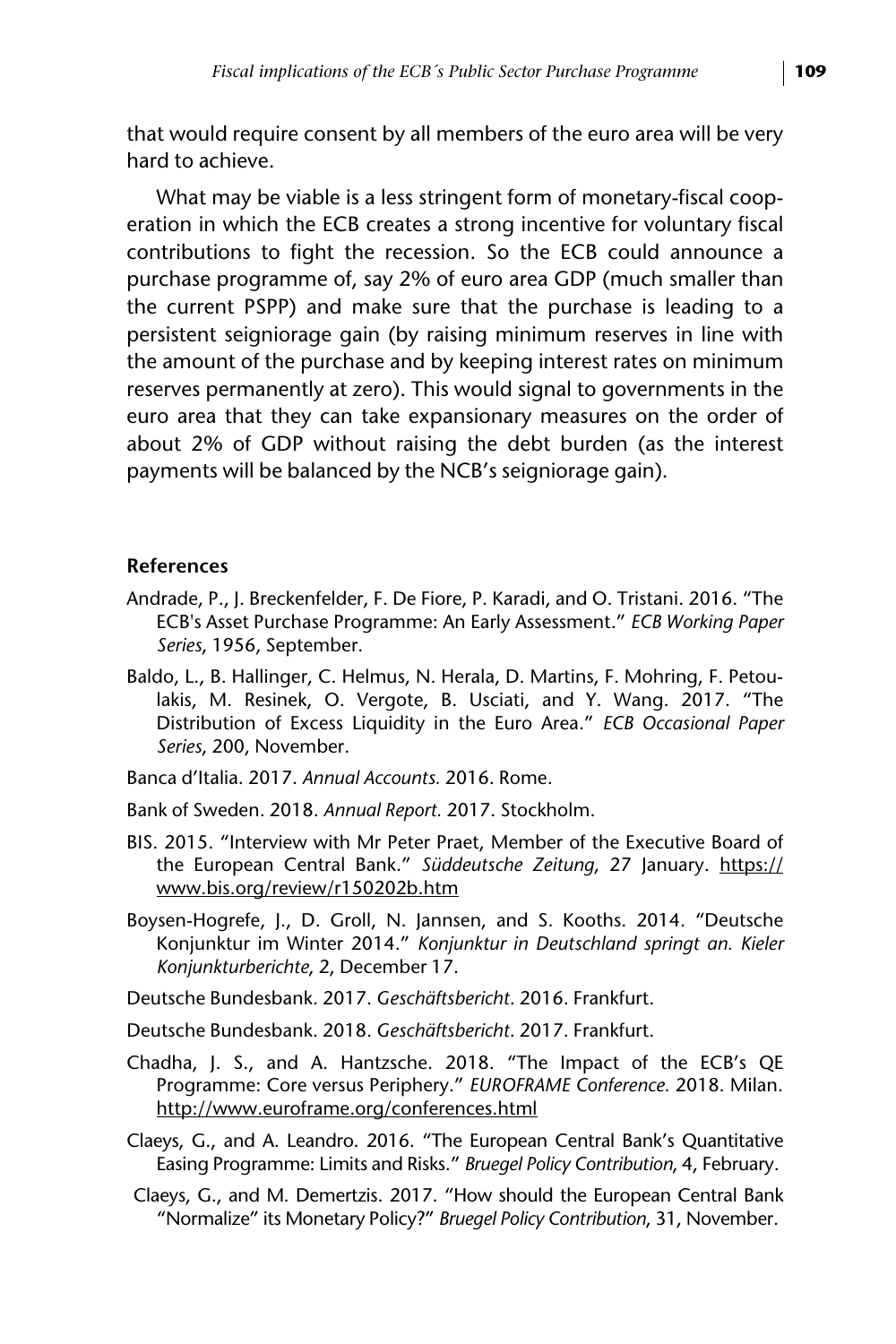- Constancio, V. 2015. "Monetary Policy and the Euro Area Problem." *Speech at the 18th Euro Finance Week*, Frankfurt, 16 November. [https://](https://www.ecb.europa.eu/press/key/date/2015/html/sp151116.en.html) [www.ecb.europa.eu/press/key/date/2015/html/sp151116.en.html](https://www.ecb.europa.eu/press/key/date/2015/html/sp151116.en.html)
- Corsetti, G., L. Dedola, M. Jarocinski, B. Mackowiak, and S. Schmidt. 2016. "Macroeconomic Stabilization, Monetary Fiscal Interactions, and Europe's Monetary Union." *ECB Working Paper Series*, 1988, December.
- ECB. 2018. "Euro Area Yield Curves." *Statistical Data Warehouse.* [https://](https://www.ecb.europa.eu/stats/financial_markets_and_interest_rates/euro_area_yield_curves/html/index.en.html) [www.ecb.europa.eu/stats/financial\\_markets\\_and\\_interest\\_rates/](https://www.ecb.europa.eu/stats/financial_markets_and_interest_rates/euro_area_yield_curves/html/index.en.html) [euro\\_area\\_yield\\_curves/html/index.en.html](https://www.ecb.europa.eu/stats/financial_markets_and_interest_rates/euro_area_yield_curves/html/index.en.html)
- Eisenschmidt, J., D. Kedan, M. Schmitz, R. Adalid, and P. Papsdorf. 2017. "The Eurosystem's Asset Purchase Programme and TARGET Balances." *ECB Occasional Paper Series*, 196, September.
- Elbourne, A., K. Ji, and S. Duijndam. 2018. "The Effects of Unconventional Monetary Policy in the Euro Area." EUROFRAME Conference, 2018, Milan. <http://www.euroframe.org/conferences.html>
- Feldstein, M. 2017. "Für die nächste Wirtschaftskrise fehlt das Gegengift." *Wirtschaftswoche*, 50, December 1.
- Friedman, M. 1969. "The Optimum Quantity of Money." in *The Optimum Quantity of Money and Other Essays*. Chicago.
- Greenwood, R., S. G. Hanson, J. S. Rudolph, and L. H. Summers. 2014. "Government Debt Management at the Zero Lower Bound." *Working Paper*, Hutchins Center on Fiscal and Monetary Policy at Brookings.
- Heinemann, F. 2017. "Die Bedeutung der EZB-Anleihekäufe für die Schuldenfinanzierung der Euro-Staaten." *ZEW*, October. [http://ftp.zew.de/pub/zew-docs/gutachten/](http://ftp.zew.de/pub/zew-docs/gutachten/PSPP_Analyse_Heinemann_2017.pdf) [PSPP\\_Analyse\\_Heinemann\\_2017.pdf](http://ftp.zew.de/pub/zew-docs/gutachten/PSPP_Analyse_Heinemann_2017.pdf)
- Irish Times. 2017. "Republic One of Two Countries Most Affected by ECB Asset Purchases, Says Moody's." December 7. [https://www.irishtimes.com/business/economy/republic-one-of-two](https://www.irishtimes.com/business/economy/republic-one-of-two-countries-most-affected-by-ecb-asset-purchases-says-moody-s-1.3319252)[countries-most-affected-by-ecb-asset-purchases-says-moody-s-1.3319252](https://www.irishtimes.com/business/economy/republic-one-of-two-countries-most-affected-by-ecb-asset-purchases-says-moody-s-1.3319252)
- Iskrev, N. 2018. "Term Premia Dynamics in the US and Euro Area; Who is Leading Whom?" *Bank of Portugal*. January. [https://www.bportugal.pt/sites/default/files/anexos/papers/](https://www.bportugal.pt/sites/default/files/anexos/papers/ree1803_e.pdf) ree1803\_e.pdf
- MEF. 2018. Dipartimento del Tesoro, *Weighted Average Life of Government Debt*. [http://www.dt.tesoro.it/en/debito\\_pubblico/dati\\_statistici/vita\\_media\\_pon](http://www.dt.tesoro.it/en/debito_pubblico/dati_statistici/vita_media_ponderata_dei_titoli_di_stato.html)[derata\\_dei\\_titoli\\_di\\_stato.html](http://www.dt.tesoro.it/en/debito_pubblico/dati_statistici/vita_media_ponderata_dei_titoli_di_stato.html)
- OECD. 2018. *Economic Outlook, Statistical Annex*. 104, November.